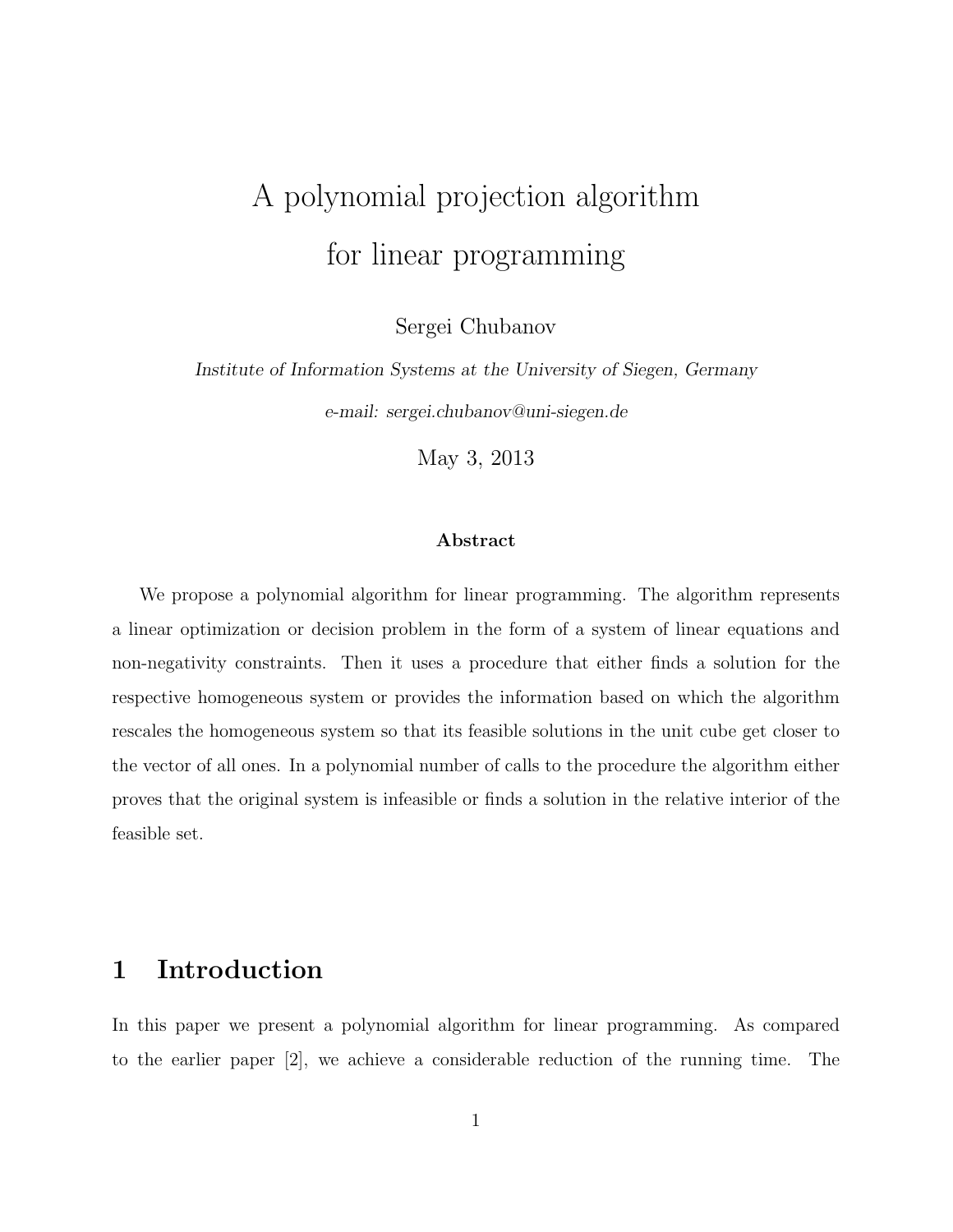algorithm is based on a procedure whose input is a homogeneous system of linear inequalities. This procedure, that we will call the basic procedure, either finds a solution with strictly positive components or provides the main algorithm with the information based on which the algorithm decides how to rescale the system so that the feasible solutions in the unit cube get closer to the vector of all ones. The basic procedure is applied to a system  $Px > 0$  where P is a projection matrix associated with the original system. The procedure constructs a sequence of points until a stopping condition is met. To construct the next point, the procedure finds a constraint  $p^T x > 0$  violated by the current point  $x^{(s)}$ . The next point has the form  $x^{(s+1)} = \alpha x^{(s)} + (1 - \alpha)p$ , where the coefficient  $\alpha$  is chosen so that  $x^{(s+1)}$  is the projection of a zero vector on the segment  $[x^{(s)}, p]$ . We can see some similarity between the basic procedure and the relaxation method for linear inequalities of Agmon [1] and Motzkin and Schoenberg [9]. The relaxation method, in the same situation, would construct a point  $x^{(s+1)} = x^{(s)} + \gamma p$ , where  $\gamma$  is some parameter. (For a further reference see, for instance, Goffin [5], [6].)

In the subsequent sections we first develop a polynomial algorithm for homogeneous systems and then apply the algorithm to systems of different types. In particular, we show that if a linear system  $Ax = b, x \ge 0$ , has a solution  $x > 0$  of size S in the unit cube then the algorithm solves the system in  $O(n^3S)$  time. We also show that the algorithm can be used to find a solution in the relative interior of the feasible set in  $O(n^4L)$  time where  $L$  is the binary size of the system. The algorithm also finds a linear system defining the affine hull of the feasible set. A variant of the algorithm either finds a solution of a system  $Ax = b, 0 \le x \le 1$ , or proves that the system has no 0-1 solutions in strongly polynomial time  $O(n^4)$ . This estimate of the running time improves that of our previous algorithm [2] by a factor of  $n^2$ .

# 2 Algorithm for homogeneous linear systems

Let **0** denote a vector of all zeros and **1** denote a vector of all ones. The dimensions of these vectors, i.e., their numbers of components and whether they are columns or rows, will be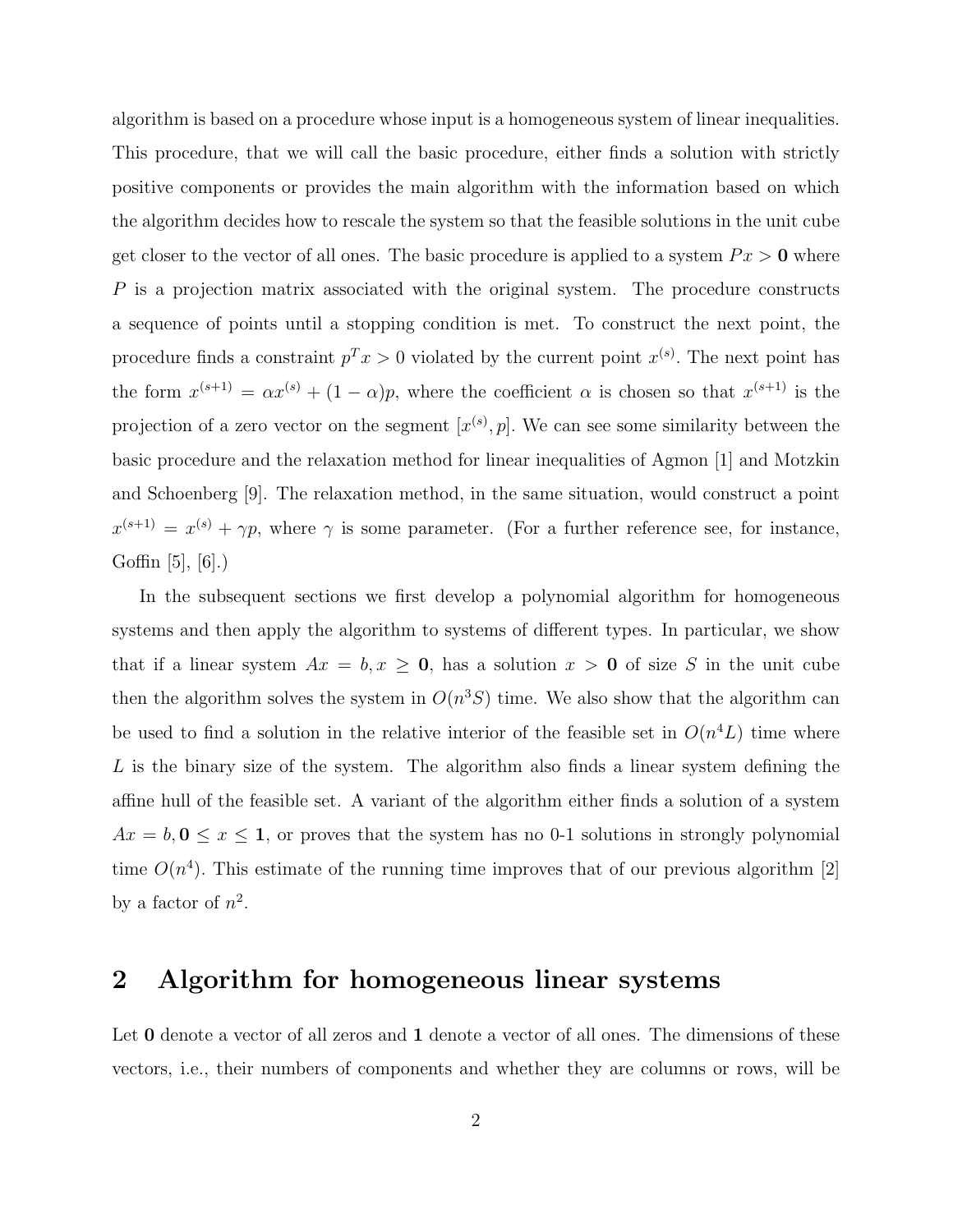

Figure 1: One iteration of the basic procedure

determined by the context. The unit row vector whose ith component equals 1 is denoted by  $\mathbf{e}_i$ .

We consider a homogeneous system

$$
Ax = 0, x \ge 0,
$$

where A is an  $m \times n$  rational matrix of rank m. The system defines a cone in  $\mathbb{R}^n$ .

In this section we describe an algorithm that either finds a positive feasible solution, i.e., a feasible solution x with  $x > 0$  (the condition  $x > 0$  requires all the components of x to be strictly positive), or proves that there are no such solutions. Its running time, by which we understand the number of arithmetic and the other elementary operations performed, is polynomially bounded in the binary size of the system.

# 2.1 Basic procedure

Let  $P_A$  denote the matrix of the orthogonal projection onto the subspace  $\{x | Ax = 0\}$  (in other words, onto the null space of  $A$ ). That is,

$$
P_A = I - A^T (AA^T)^{-1} A.
$$

(I is the identity matrix.)

It is convenient to consider the associated system  $P_A x > 0$ . If  $x^*$  is its feasible solution, then  $P_A x^*$  is a positive feasible solution of the original system because  $AP_A x^* = 0$ . If  $x^*$  is in addition a linear combination of the columns of  $P_A$ , then  $P_A x^* = x^*$ .

The following argument is illustrated in Figure 1. Let  $x^{(s)}$  be a non-zero point in  $\mathbb{R}^n$  that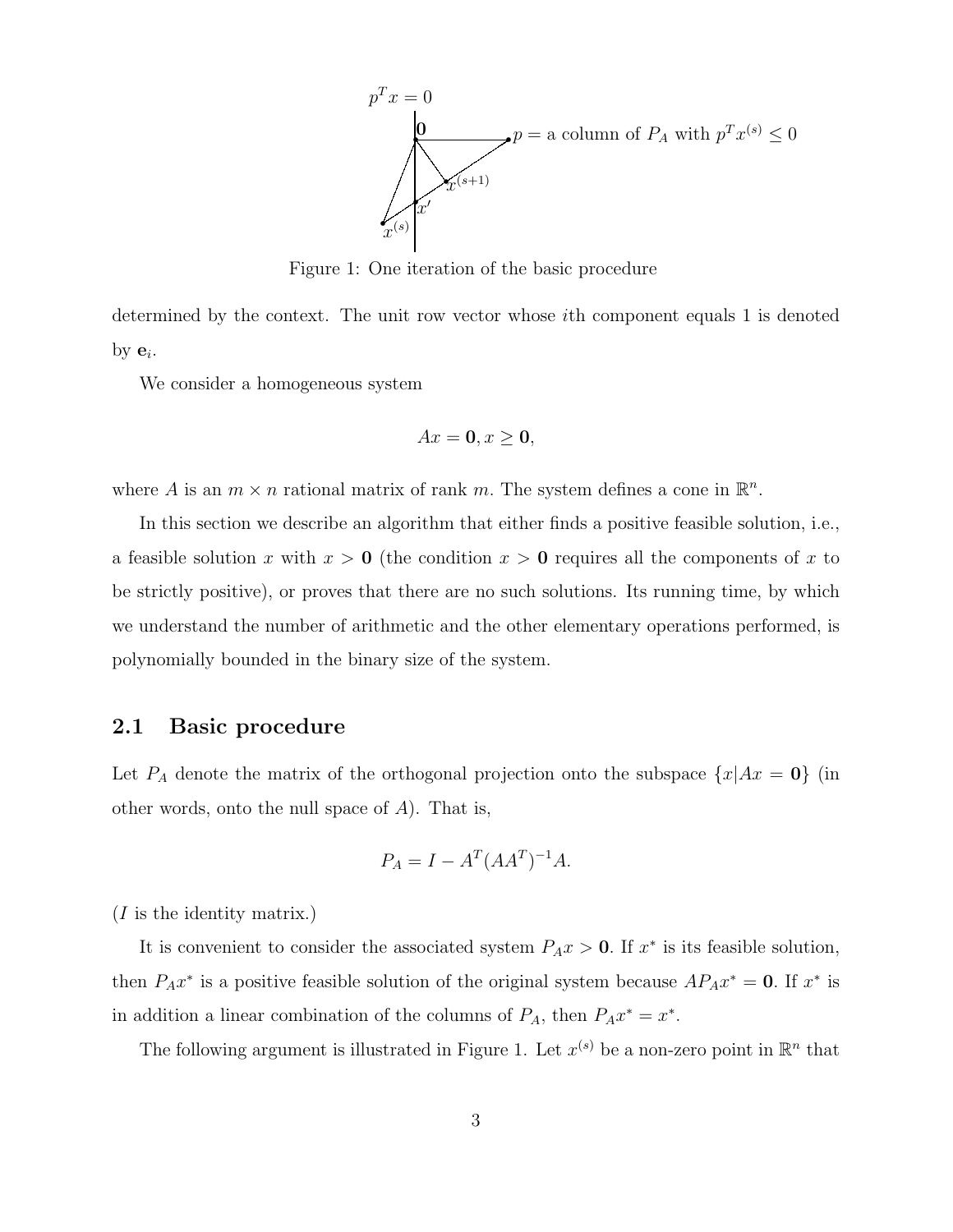violates some inequality  $p^T x > 0$  of the system  $P_A x > 0$ , i.e., we have

$$
p^T x^{(s)} \le 0.
$$

As  $P_A$  is symmetric,  $p$  is the respective column of  $P_A$ . Consider the point

$$
x^{(s+1)} = \alpha x^{(s)} + (1 - \alpha)p \tag{1}
$$

where  $\alpha$  is chosen so that  $x^{(s+1)}$  is the projection of **0** on the segment  $[x^{(s)}, p]$ , which means that  $\alpha$  is computed as

$$
\alpha = \frac{p^T (p - x^{(s)})^T}{\|p - x^{(s)}\|^2}.
$$

The  $\alpha$  belongs to [0, 1]. (This can be verified by using  $p^T x^{(s)} \leq 0$ .) Note that

$$
(p - x^{(s)})^T x^{(s+1)} = 0.
$$

So  $x^{(s+1)}$  is at the same time the projection of **0** on the line generated by the segment  $[x^{(s)}, p]$ . In other words,  $x^{(s+1)}$  is the altitude of the right triangle formed by the points p, 0, and x' where x' is the intersection point of  $[x^{(s)}, p]$  with the hyperplane  $\{x|p^T x = 0\}$ . (The existence of the intersection point follows from  $p^T x^{(s)} \leq 0$ .)

The main ingredient of our algorithm is a procedure that constructs a sequence of nonzero points connected with each other by the equation (1). We call this procedure the basic procedure. It starts with a non-zero point  $x^{(0)}$  being a convex combination of the columns of  $P_A$ . This implies that all points in the sequence are convex combinations of the columns of  $P_A$ . That is, each point  $x^{(s)}$  can be represented in the form

$$
x^{(s)} = P_A(y^{(s)})^T,
$$

where  $y^{(s)}$  is a nonnegative row vector with  $y^{(s)}\mathbf{1} = 1$ . Note that

$$
P_A x^{(s)} = x^{(s)}.
$$

If  $x^{(s)} > 0$ , then the basic procedure returns  $x^{(s)}$  because  $x^{(s)}$  is a positive feasible solution of the homogeneous system. Otherwise, the procedure finds an index i with  $x_i^{(s)} \leq 0$ . Then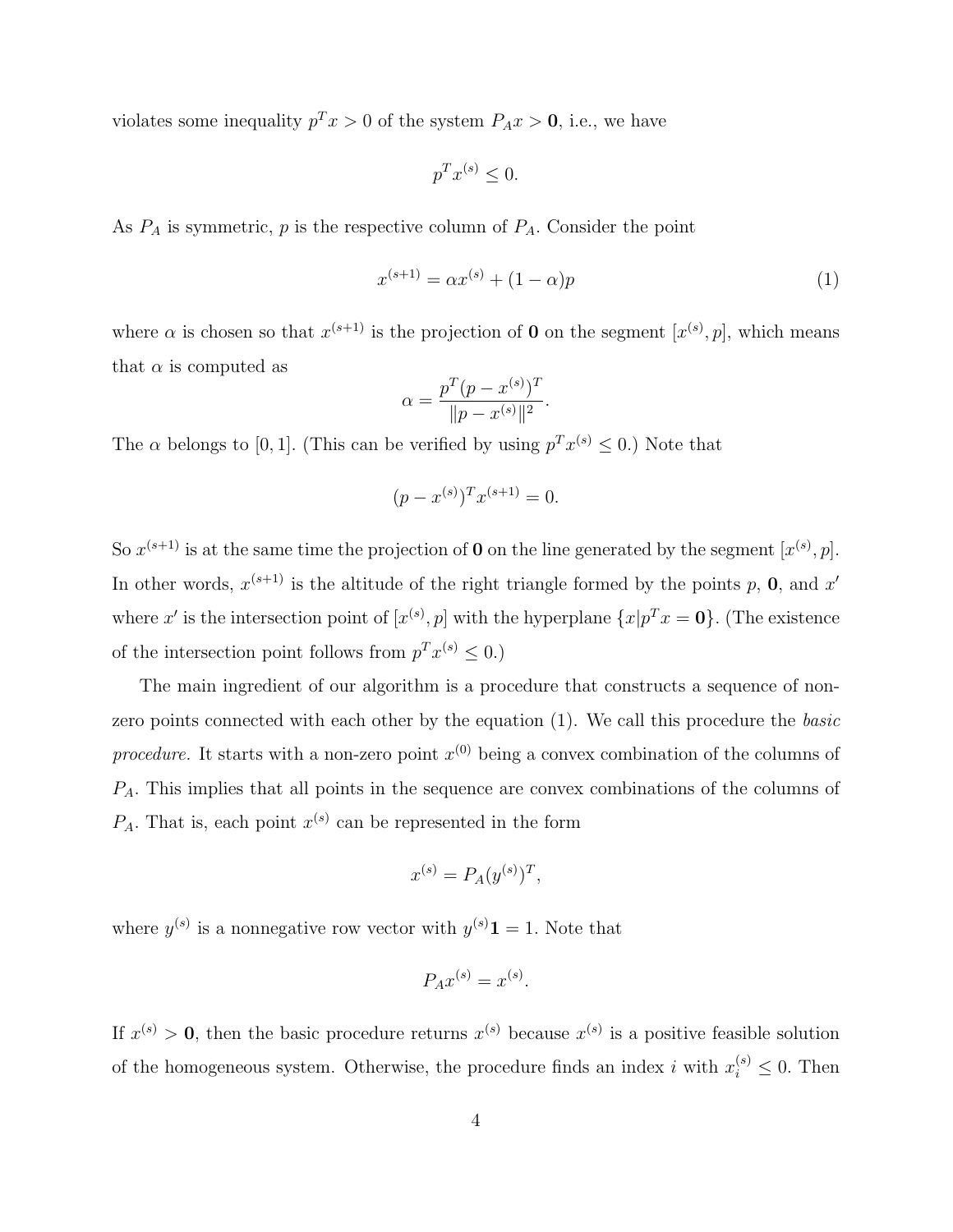$p^T x^{(s)} \leq 0$  where  $p^T$  is the *i*th row of  $P_A$ . The *p* is at the same time the *i*th column because  $P_A$  is symmetric. The next point in the sequence can be represented as

$$
x^{(s+1)} = P_A(y^{(s+1)})^T,
$$

where

$$
y^{(s+1)} = \alpha y^{(s)} + (1 - \alpha) \mathbf{e}_i.
$$

As we will see, each iteration of the basic procedure increases the value  $\frac{1}{\|x^{(s)}\|}$  associated with the current point. We call such values *potentials*. One of the stopping conditions that we develop later is reached if the potential is sufficiently large.

Let us first consider the degenerate case where **0** belongs to  $[x^{(s)}, p]$ . In this case **0** =  $\alpha x^{(s)} + (1 - \alpha)p$ , which implies that  $\mathbf{0} = \alpha P_A(y^{(s)})^T + (1 - \alpha)p$ . Then  $y = \alpha y^{(s)} + (1 - \alpha)\mathbf{e}_i$ satisfies  $yP_A = 0$ . Let  $x^*$  be a solution of the homogeneous system. Since  $P_A x^* = x^*$ , it follows that  $yx^* = 0$ . Then  $x_k^* = 0$  for all k with  $y_k > 0$ . In particular,  $y_i > 0$  because  $\alpha < 1$ due to  $x^{(s)} \neq 0$ . It follows that the homogeneous system has no positive solutions in the degenerate case, and, moreover, that we can produce a nonempty subset of indices  $k$  such that  $x_k^* = 0$  for each feasible solution  $x^*$ .

One can also note that in the degenerate case y has the form  $y = zA$ , where  $z =$  $yA^T(AA^T)^{-1}$ . That is, we could apply a variant of Farkas' lemma such as the one by Stiemke [11] that says that the homogeneous system has no positive solutions if and only if the system  $y = zA, y \ge 0, y \ne 0$ , is feasible.

The lemma below is a direct consequence of the Pythagorean theorem. Actually, it determines a well-known relation between the altitude from the right angle and the legs of the respective right triangle.

We use the same notation as before. Recall that x' is the intersection of  $[x^{(s)}, p]$  with the hyperplane  $\{x|p^T x = 0\}.$ 

**Lemma 2.1** If 0 is not in  $[x^{(s)}, p]$ , then

$$
\frac{1}{\|x^{(s+1)}\|^2} = \frac{1}{\|x'\|^2} + \frac{1}{\|p\|^2}.
$$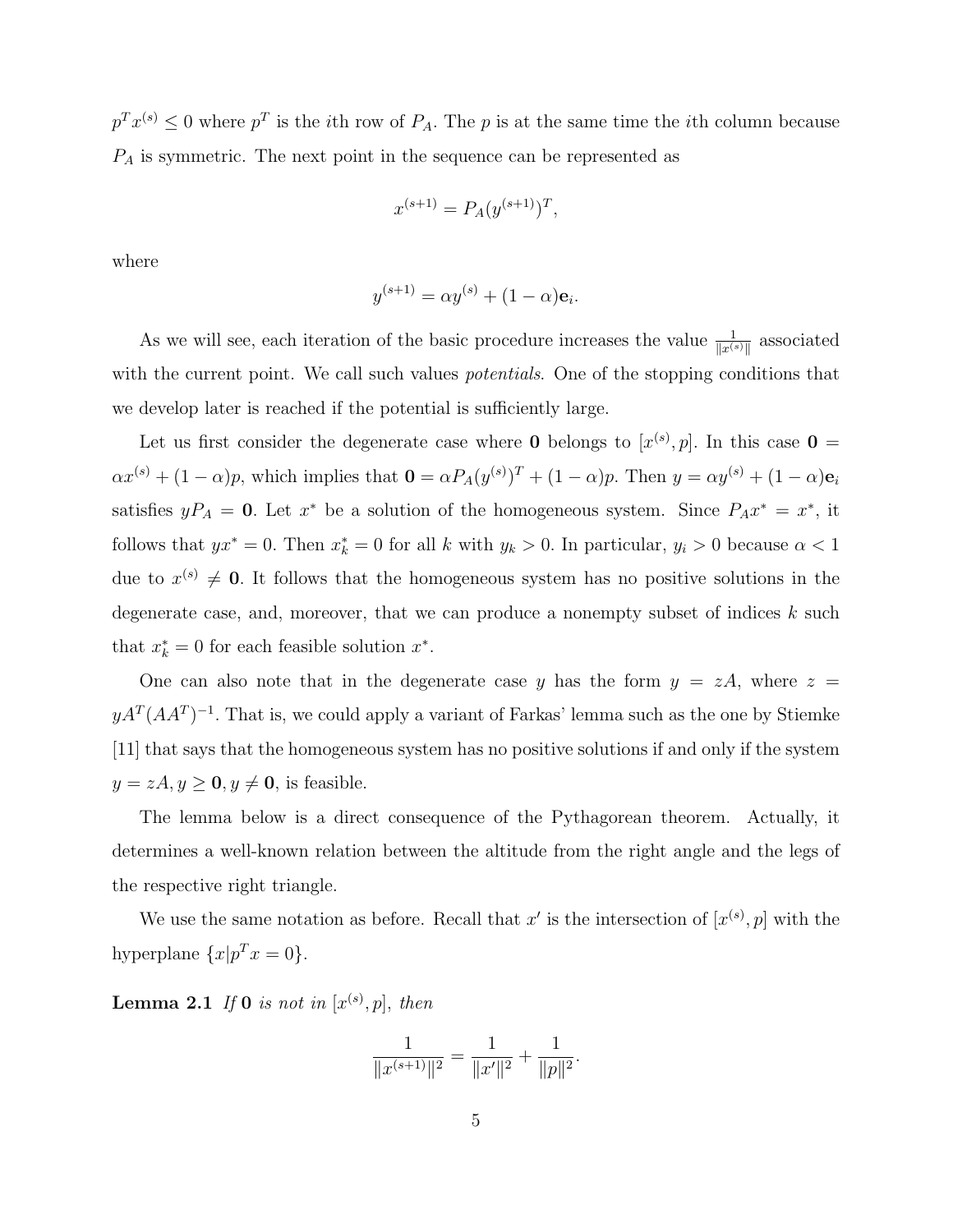**Proof.** It is sufficient to consider the special case with  $||p - x'|| = 1$ . The Pythagorean theorem implies that

$$
1 = ||p - x'||^{2} = ||x'||^{2} + ||p||^{2}.
$$

Let  $x^{(s+1)}$  be expressed as  $x^{(s+1)} = x' + \lambda (p - x')$ . As  $x^{(s+1)}$  is the projection of **0** on the line generated by  $[x^{(s)}, p]$ , we have

$$
0 = (x^{(s+1)})^T (p - x') = -||x'||^2 + \lambda,
$$

using the fact that  $p^T x' = 0$ . Then

$$
||x^{(s+1)}||^2 = ||x'||^2 + \lambda^2 ||p - x'||^2 - 2\lambda ||x'||^2 = \lambda - \lambda^2 = ||x'||^2(1 - ||x'||^2) = ||x'||^2||p||^2.
$$

We can write

$$
\frac{1}{\|x^{(s+1)}\|^2} = \frac{1}{\|x'\|^2\|p\|^2} = \frac{\|p-x'\|^2}{\|x'\|^2\|p\|^2} = \frac{\|x'\|^2 + \|p\|^2}{\|x'\|^2\|p\|^2} = \frac{1}{\|x'\|^2} + \frac{1}{\|p\|^2}.
$$

If 0 does not belong to  $[x^{(s)}, p]$ , then, noting that  $||p|| \leq 1$  and that  $||x'|| \leq ||x^{(s)}||$  because x' belongs to  $[x^{(s)}, x^{(s+1)}]$ , by the above lemma we conclude that

$$
\frac{1}{\|x^{(s+1)}\|^2} = \frac{1}{\|x'\|^2} + \frac{1}{\|p\|^2} \ge \frac{1}{\|x^{(s)}\|^2} + 1.
$$

In other words, the iteration of the basic procedure increases the square of the potential by at least one in the above case.

The objective of the basic procedure is to find at least one of the following objects:

- (i) An index k such that  $x_k^* \leq \frac{1}{2}$  $\frac{1}{2}$  for all feasible solutions  $x^*$  in  $[0, 1]^n$ ;
- (ii) An index k such that  $x_k^* = 0$  for all feasible solutions  $x^*$ ; or
- (iii) A feasible solution  $x^* > 0$ .

Now we will develop stopping conditions that guarantee one of the above results. If the current point  $x^{(s)}$  is positive, we have (iii). If  $x_i^{(s)} \leq 0$  and **0** is contained in  $[x^{(s)}, p]$  where p is the *i*th column of  $P_A$ , then the index  $k = i$  yields (ii). It remains to develop a way to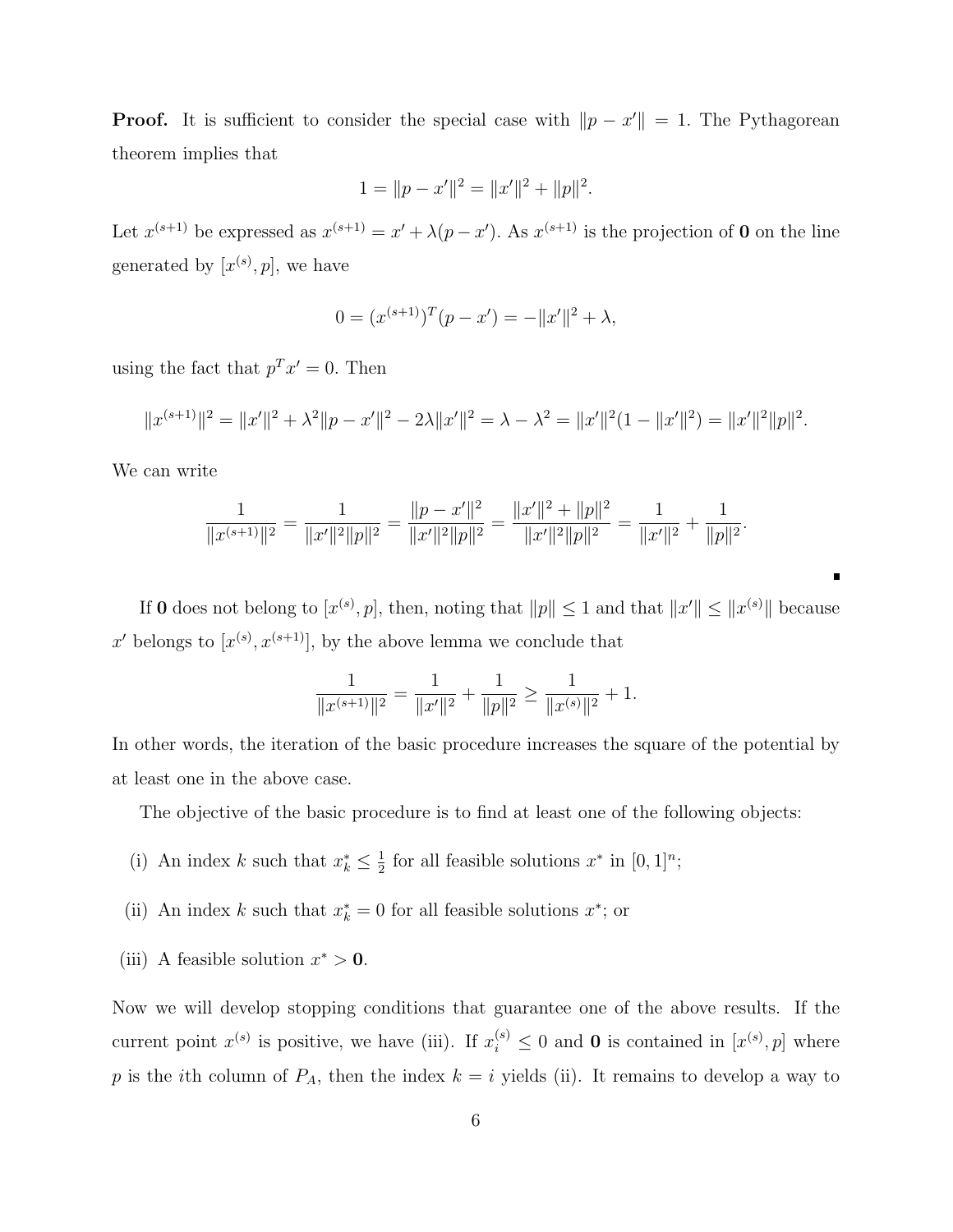obtain (i). As  $P_A$  is symmetric, we can rewrite  $x^{(s)}$  as  $x^{(s)} = (y^{(s)}P_A)^T$ . Let  $x^*$  be a solution of  $Ax = 0$  in the unit cube  $[0,1]^n$ . (It follows that  $||x^*|| \leq \sqrt{n}$ .) Then  $P_A x^* = x^*$ . Consider  $y_k^{(s)} = \max y^{(s)}$ . This component is positive. Using the Cauchy-Schwartz inequality, and the non-negativity of  $x^*$ , we write

$$
y_k^{(s)} x_k^* \le y^{(s)} x^* = y^{(s)} P_A x^* = (x^{(s)})^T x^* \le ||x^{(s)}|| ||x^*|| \le ||x^{(s)}|| \sqrt{n}.
$$

It follows that

$$
x_k^* \le \frac{\|x^{(s)}\|\sqrt{n}}{y_k^{(s)}}.
$$

Then the condition

$$
y_k^{(s)} \ge 2 \|x^{(s)}\| \sqrt{n} \tag{2}
$$

guarantees that we have (i).

Another condition that implies (i) follows from the analysis of some dual problems. Let  $y_k^{(s)} = \max y^{(s)}$ . Consider the optimization problem

$$
\begin{aligned}\n\max \quad & x_k \\
\text{s.t.} \quad & Ax = \mathbf{0}, \\
& \mathbf{0} \le x \le \mathbf{1}.\n\end{aligned}
$$

The dual problem is written as

min 
$$
w1
$$
  
s.t.  $zA + w \ge \mathbf{e}_k$ ,  
 $w \ge 0$ .

Consider the row vector

$$
z^{0} = \frac{y^{(s)} A^{T} (A A^{T})^{-1}}{y_{k}^{(s)}}.
$$

Note that

$$
z^{0} A = \frac{y^{(s)}(I - P_{A})}{y_{k}^{(s)}}.
$$

Let  $[\cdot]^+$  denote the replacement of the negative components by zeros. Choosing

$$
w^{0} = \frac{[y^{(s)}P_{A}]^{+}}{y_{k}^{(s)}} = \frac{[(x^{(s)})^{T}]^{+}}{y_{k}^{(s)}},
$$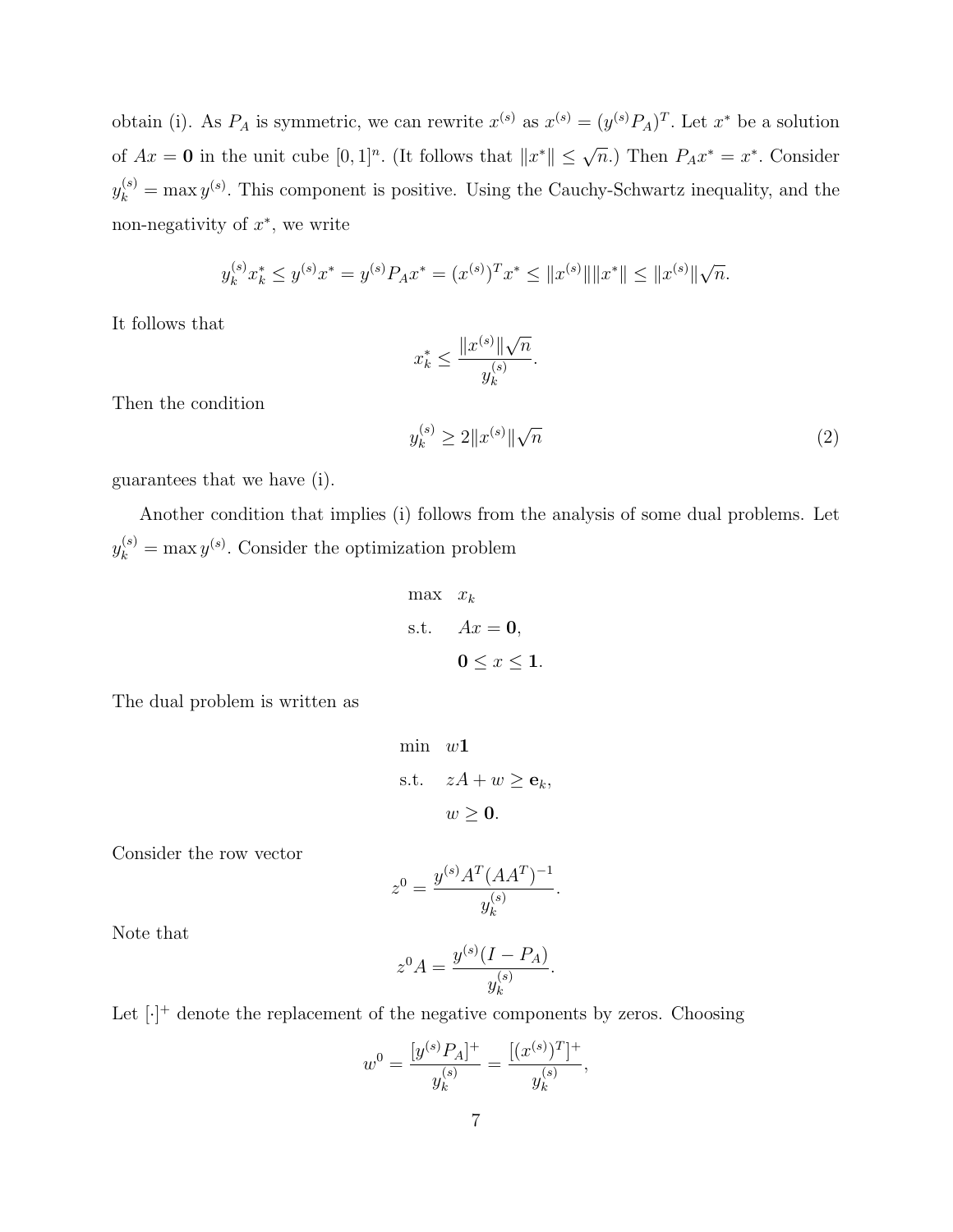we ensure that  $(z^0, w^0)$  is feasible for the dual problem. If  $w^0 \mathbf{1} \leq \frac{1}{2}$  $\frac{1}{2}$ , then  $x_k^* \leq \frac{1}{2}$  $rac{1}{2}$  for all feasible solutions  $x^*$  of the primal problem. This yields (i).

The condition  $w^0 \mathbf{1} \leq \frac{1}{2}$  $\frac{1}{2}$  can be written in the form

$$
\max y^{(s)} \ge 2 \cdot [(x^{(s)})^T]^+ \mathbf{1}.\tag{3}
$$

Since

$$
[(x^{(s)})^T]^+ \mathbf{1} \le ||x^{(s)}||\sqrt{n},
$$

it follows that (2) implies (3). Therefore the condition (3) dominates (2) in the sense that (3) allows us to find (i) no later than (2) does, in the course of the basic procedure.

# 2.2 Formal description and analysis of the basic procedure

In the main algorithm that we discuss later on, the initial vector  $y^{(0)}$  for each call to the basic procedure uses the results of the previous call. For this technical purpose, the basic procedure can additionally return a non-zero row vector  $y^{out}$  which is considered at the *last* but one iteration, provided that more than one iteration is performed and the result is (i). This allows the basic procedure to start with a reasonably "good" point.

The procedure uses (3) as a stopping condition that implies (i). Our previous argument is summarized in the formal description of the procedure:

#### Procedure 2.1 BASIC PROCEDURE

**Input:** A matrix A and a row vector  $y^{in} \ge 0$  with  $y^{in}1 = 1$ . **Output:** (i), (ii), or (iii), and a row vector  $y^{out}$  in case (i).  $y^{(0)}:=y^{in};$ Construct  $P_A$  and  $y^{(0)}P_A$ ;  $x^{(0)} := P_A(y^{(0)})^T;$  $s := 0$ ; while  $\max y^{(s)} < 2 \cdot [(x^{(s)})^T]^+ \mathbf{1}$  $\textbf{if}~x^{(s)} > \textbf{0}~\textbf{then}~\text{return}~x^{(s)};$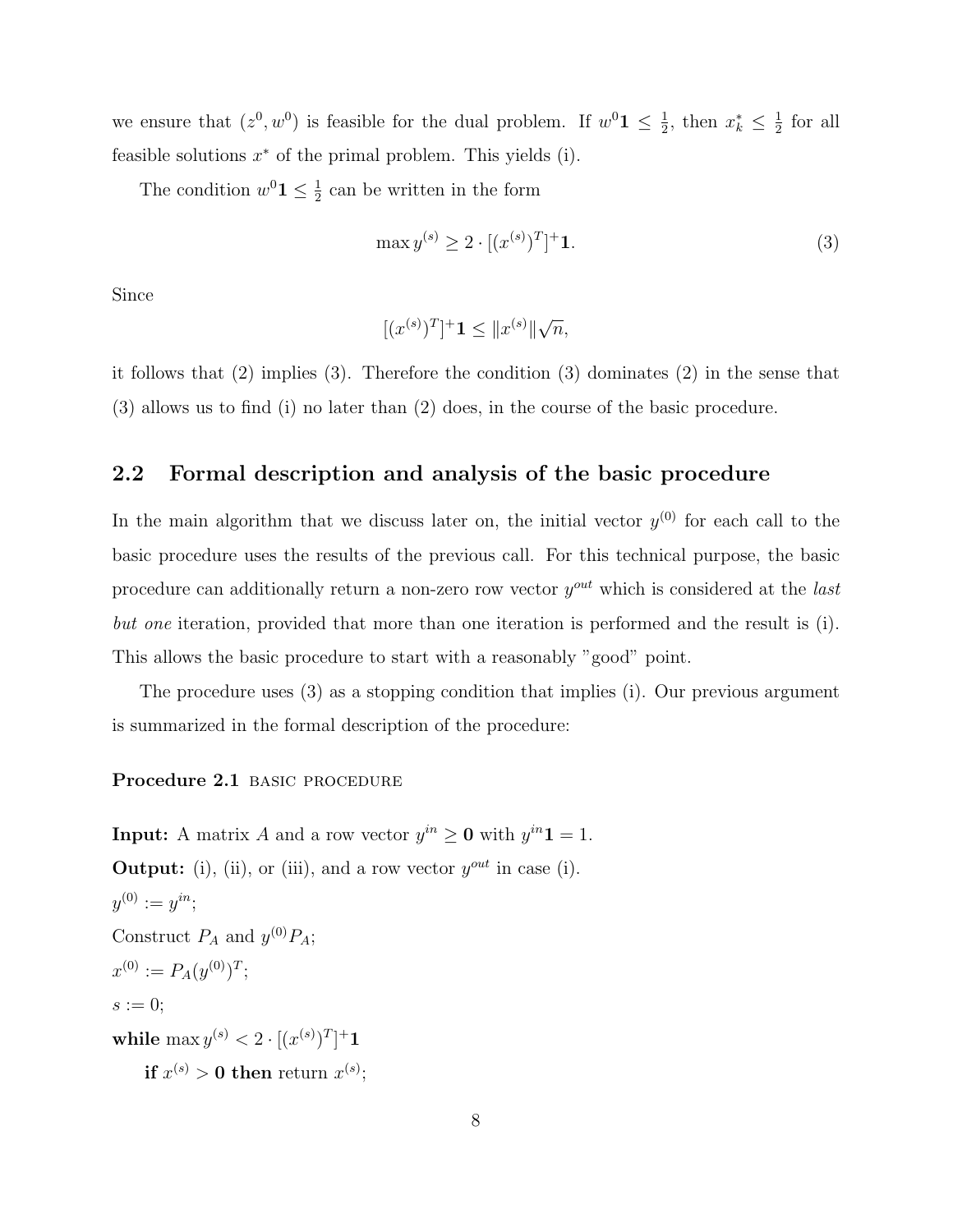**else** find *i* with  $x_i^{(s)} \leq 0$ ; Let  $p$  be the *i*th column of  $P_A$ ; **if 0** belongs to  $[x^{(s)}, p]$  then set  $k := i$  and return (ii); Compute  $\alpha$ ;  $y^{(s+1)} := \alpha y^{(s)} + (1-\alpha) \mathbf{e}_i;$  $x^{(s+1)} := \alpha x^{(s)} + (1-\alpha)p;$  $s := s + 1;$ 

#### end

Find k with  $y_k^{(s)} = \max y^{(s)}$ ; if  $s \geq 1$  then return (i) and  $y^{out} = y^{(s-1)}$  else return (i) and  $y^{out} = 0$ .

Remark. By an iteration of the basic procedure we understand an iteration of the while-loop. Even if the loop terminates immediately after checking the condition, this is considered as an iteration. In this case  $s = 0$  and the procedure sets the output vector  $y^{out}$  to 0. The matrix  $P_A$  can be constructed by a variant of Gaussian elimination in  $O(n^3)$  arithmetic operations on the numbers whose sizes are bounded by a polynomial in  $size(A)$ . (See Edmonds [3] and Renegar [10].)

The fact that the basic procedure can result only in (i), (ii), or (iii) means that in a polynomial number of calls to it one can either find a positive feasible solution or prove that no such solutions exist. Although this conclusion is evident, we will discuss some details because we need them later. If the procedure results in (ii), then there are no positive solutions. If (iii) is found, we return a positive solution. If (i) is found, then we replace the original system by the system

$$
A'x = \mathbf{0}, x \ge \mathbf{0},
$$

where  $A'$  is obtained from A by the division of the kth column by 2. A solution  $x^*$  of the original system is thereby uniquely mapped to the solution  $x^* + x_k^* \mathbf{e}_k^T$  of the modified system. This mapping maps every feasible solution  $x^*$  in the cube  $[0,1]^n$  to a solution in the same cube because the inequality  $x_k^* \leq 1/2$  holds by (i). So one can perform a sequence of calls to the basic procedure followed by the respective transformations of A, each transformation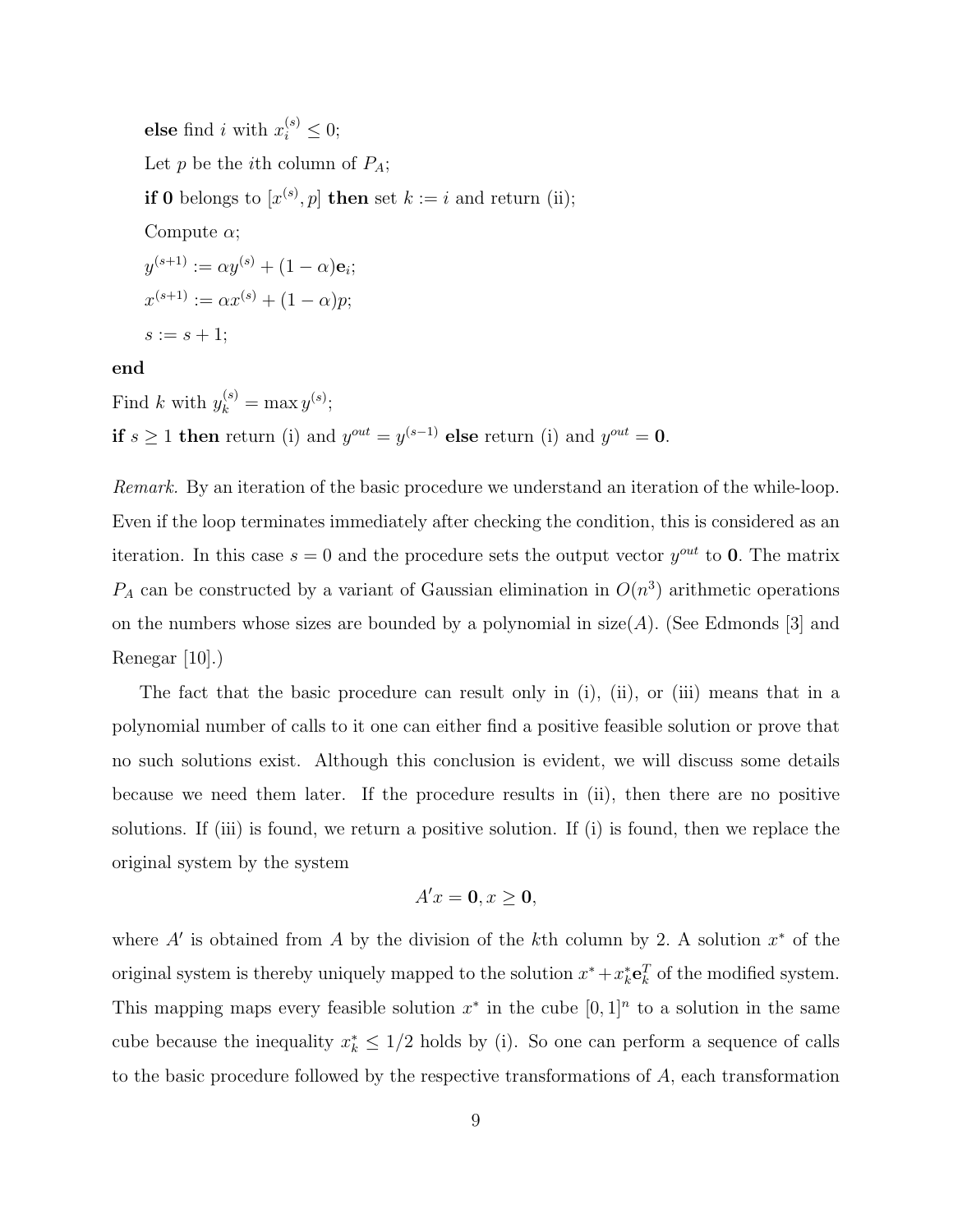being interpreted as the multiplication by 2 of the respective kth components of all solutions of the previous system. All solutions in the unit cube are mapped to solutions in the same cube during this process. Note that the transformations of A lead to a matrix  $A'' = AM$ , where  $M$  is a diagonal matrix whose entries on the main diagonal are *non-positive* powers of 2. The current system has the form

$$
A''x = \mathbf{0}, x \ge \mathbf{0}.
$$

So after a certain number of calls to the basic procedure, say, after  $T$  calls resulting in (i), we have a proof that the components of every solution  $x^*$  in  $[0,1]^n$  must satisfy  $x_i^* \leq 1/2^{t_i}$ ,  $i = 1, \ldots, n$ , where the sum of the nonnegative integers  $t_i$  is equal to T. If  $t_i \ge const \cdot size(A)$ , where size denotes the binary size and a constant *const* can be given explicitly, then wellknown facts on the sizes of subdeterminants imply that  $x_i^* = 0$  for all feasible solutions  $x^*$ . Thus, in  $O(n \cdot size(A))$  calls to the basic procedure we either find a positive solution or prove that the system has no positive solutions. Of course, this bound can be too large and might not fully reflect our knowledge about the system. We let  $L_{\text{min}}$  further denote a known polynomial upper bound on the number of calls, followed by the respective transformations of A, such that exceeding the limit of  $L_{\text{min}}$  calls guarantees that the system has no positive solutions. For instance,  $L_{\text{min}}$  can be chosen so that, under the assumption that there is a positive solution,  $1/2^{L_{\min}}$  would represent a lower bound on the smallest volume V of a box  $[0, v_1] \times \ldots \times [0, v_n]$  which contains all feasible solutions in  $[0, 1]^n$ . If a positive solution exists, then the choice of  $L_{\text{min}}$  does not influence the number of calls to the basic procedure because  $V > 0$  in this case and a positive feasible solution will anyway be found in  $O(\log \frac{1}{V})$  calls. If, for instance, for each index *i* there is a solution  $x^*$  in  $[0,1]^n$  with  $x_i^* \geq 1/2$ , then  $V \geq 1/2^n$ and a positive solution will be found in  $O(n)$  calls. Similarly, we can show that  $\log \frac{1}{V}$  is upper bounded by the minimum binary length of a feasible solution  $x^* > 0$  in  $[0, 1]^n$ , if exists.

**Lemma 2.2** The basic procedure performs at most  $O(n^3)$  iterations. An iteration of the basic procedure runs in  $O(n)$  time.

**Proof.** Since  $\max y^{(s)} \geq \frac{1}{n}$  $\frac{1}{n}$ , it follows that the stopping condition that implies (i) is reached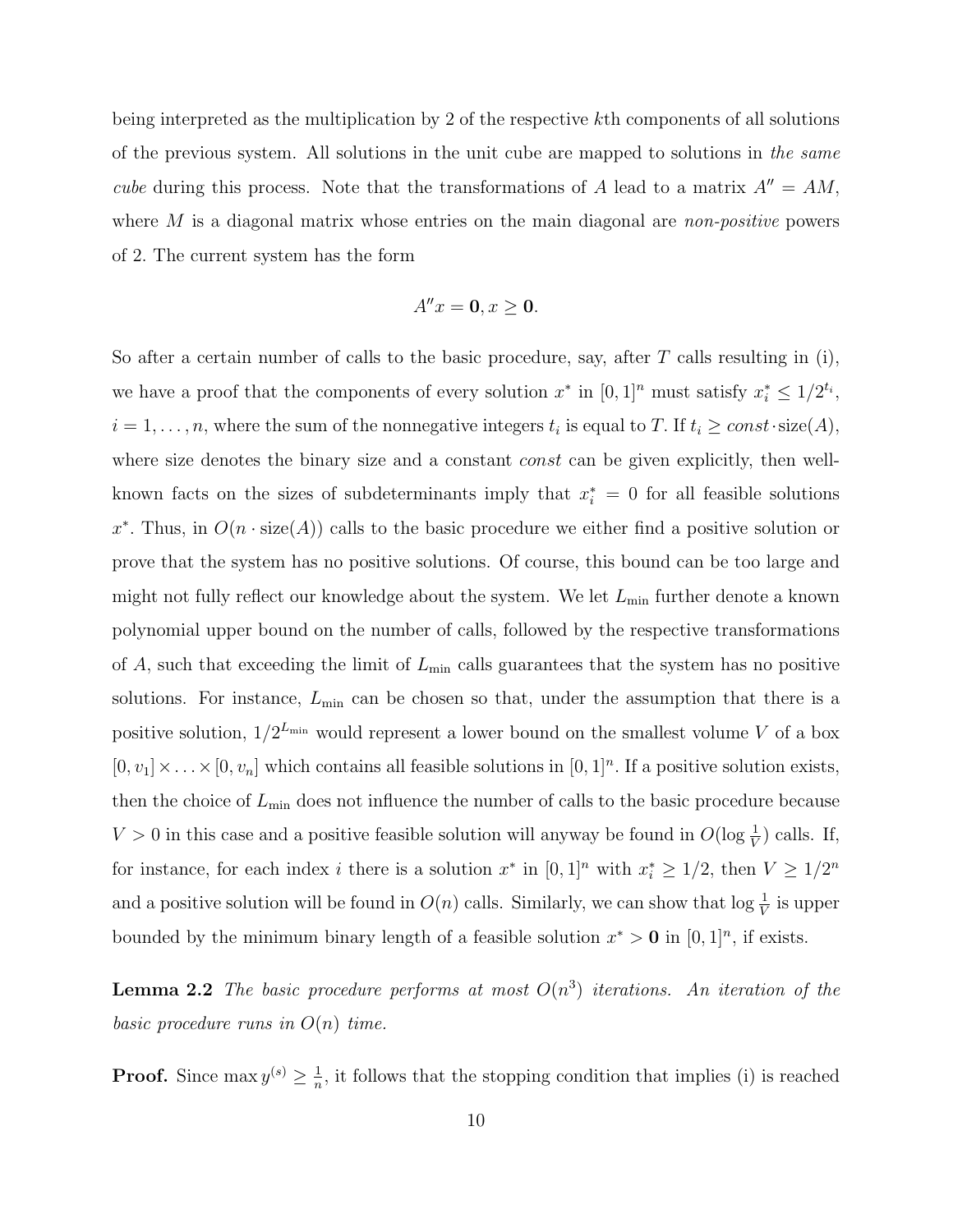no later than  $||x^{(s)}|| \leq \frac{1}{2n\sqrt{n}}$ . As  $\frac{1}{||x^{(s)}||^2}$  increases by at least 1 in each iteration, the basic procedure requires at most  $O(n^3)$  iterations.

At every iteration s the vector  $y^{(s+1)}P_A$  is computed in  $O(n)$  time as a convex combination of the already constructed vector  $y^{(s)}P_A$  and the row  $p^T$ . It follows that an iteration of the loop runs in  $O(n)$  time.  $\blacksquare$ 

If  $y^{out}$  is non-zero, then, since the squares of the potentials of the points  $x^{(s)}$  increase by at least 1 in each iteration, the number of iterations is bounded by

$$
\frac{1}{\|y^{out}P_A\|^2}-\frac{1}{\|y^{in}P_A\|^2}+1.
$$

Assume that the basic procedure results in (i) and returns a non-zero vector  $y^{out}$ . Consider the system with the coefficient matrix  $A'' = AD$  where D is a diagonal matrix whose entries on the main diagonal are *non-positive* powers of 2. Let  $y'' = \frac{y^{out}D}{y^{out}D}$  $\frac{y^{out}D}{y^{out}D1}$ . Let N be the number of the diagonal entries  $D_{ii}$  that are less than one, i.e.,  $N = |\{i|D_{ii} < 1\}|$ . The lemma below will be needed for the analysis of the main algorithm that, under certain conditions, chooses  $y^{in} = y''$  for the next call to the basic procedure.

#### Lemma 2.3

$$
\frac{1}{\|y^{out}P_A\|^2} - \frac{1}{\|y''P_{A''}\|^2} \le 8Nn^2.
$$

**Proof.** Denote  $y = y^{out}$  and  $z = yA^{T}(AA^{T})^{-1}$ . We have

$$
(zA'' - yD)P_{A''} = -yDP_{A''}.
$$

Then, taking into account that the multiplication of a vector by  $P_{A}$ <sup> $\prime$ </sup> does not increase the length of the vector, we obtain

$$
||yDP_{A''}|| \le ||zA'' - yD|| = ||(zA - y)D|| \le ||zA - y|| = ||yP_A||.
$$

Since  $y1 = 1$ , we have

$$
1 - \sum_{i:D_{ii} < 1} y_i \le yD1.
$$

It follows that

$$
\left(1 - \sum_{i:D_{ii} < 1} y_i\right) \cdot \frac{1}{\|yP_A\|} \le \frac{yD\mathbf{1}}{\|yDP_{A''}\|} = \frac{1}{\|y''P_{A''}\|}.
$$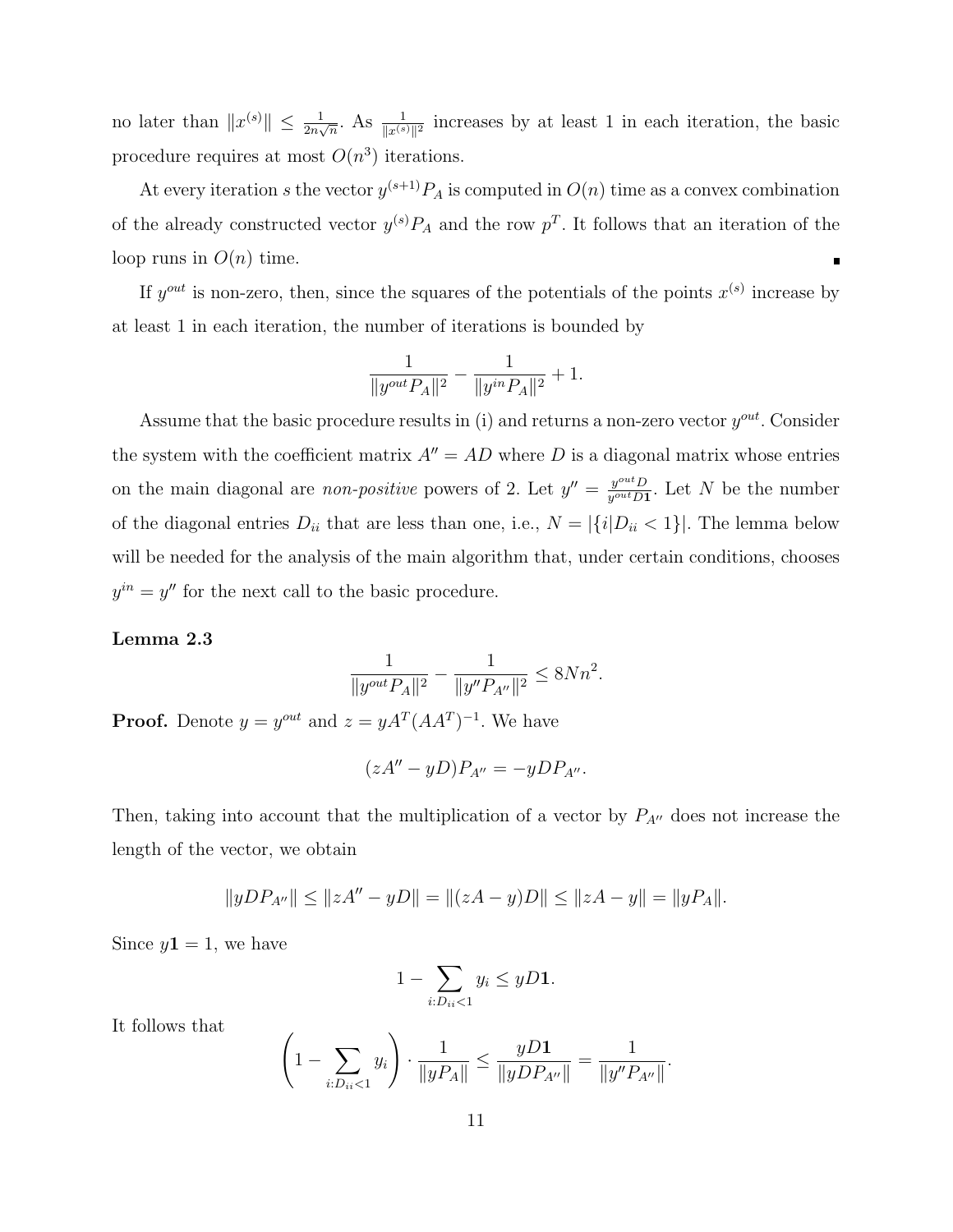Observe that, because y satisfies the condition of the while-loop,

$$
y_i < \max y < 2 \cdot [yP_A]^+ \mathbf{1} \le 2 \cdot ||yP_A|| \sqrt{n}
$$

for all  $i$ . Then we can write

$$
\frac{1}{\|yP_A\|^2} - \frac{1}{\|y''P_{A''}\|^2} \leq \left(2\sum_{i:D_{ii} < 1} y_i - \left(\sum_{i:D_{ii} < 1} y_i\right)^2\right) \frac{1}{\|yP_A\|^2} \leq \frac{4N\sqrt{n}}{\|yP_A\|} \leq 8Nn^2.
$$

√ (We take into account that  $\frac{1}{\|yP_A\|}$  is bounded by  $2n$  $\overline{n}$  due to the fact that the condition of the loop would not hold otherwise.)  $\blacksquare$ 

# 2.3 Main algorithm

Now we formulate the main algorithm. It repeats the calls to the basic procedure until either a solution is found or it can be proved that no positive solutions exist. The algorithm uses the bound  $L_{\text{min}}$  on the number of iterations that we have defined earlier.

Algorithm 2.1 LP ALGORITHM

**Input:** A system  $Ax = 0, x \ge 0$ .

**Output:** Either a solution  $x > 0$  of the system or a proof that there are no such solutions.

 $t := 0;$  $y^{in} := \mathbf{1}/n;$  $y' = y^{in}$ ; (The y' will store  $y^{out}$  at the most recent iteration with  $y^{out} \neq 0$ .)  $M^{(t)} = I$ ; (Matrix  $M^{(t)}$  reflects the divisions of columns.)  $D = I;$ 

(Matrix D reflects the divisions beginning with the most recent iteration with  $y^{out} \neq 0$ .)  $A^{(0)} := A;$ 

### repeat

Call the BASIC PROCEDURE for  $A^{(t)}$  and  $y^{in}$ ;

if the call results in (iii) then return  $x = M^{(t)}x^*$ ;

if the call results in (ii) then return (ii);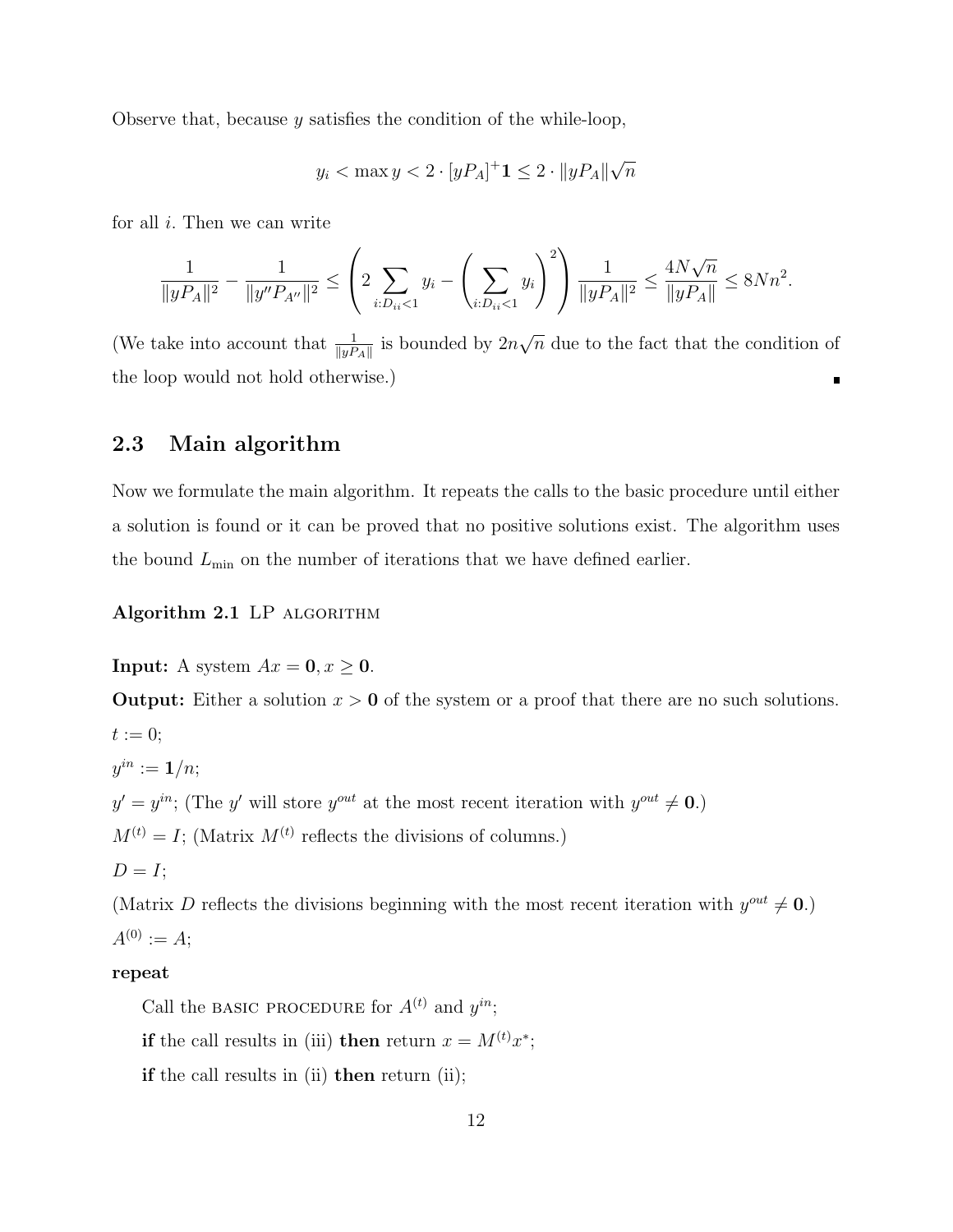(The basic procedure results in (i).)

Construct  $A^{(t+1)}$  by dividing the kth column of  $A^{(t)}$  by 2;

Construct  $M^{(t+1)}$  by dividing the kth column of  $M^{(t)}$  by 2;

# $\text{if } y^{out} \neq 0 \text{ then}$

$$
y' := y^{out};
$$

$$
D = I;
$$

#### end

Divide the k<sup>th</sup> column of D by 2;

$$
y^{in} := \frac{y'D}{y'D1};
$$
  

$$
t := t + 1;
$$

until  $t > L_{\text{min}}$ 

Decide that there are no solutions x with  $x > 0$ .

Remark. At the beginning of iteration t,  $A^{(t)} = AM^{(t)}$ . This means that  $M^{(t)}x^*$  is a positive solution of  $Ax = 0$  if  $x^*$  is a positive solution of  $A^{(t)}x = 0$ .

We call iteration  $t$  of the above algorithm fast if the basic procedure returns (i) with  $y^{out} = 0$ . If the iteration returns (i) and  $y^{out} \neq 0$ , it is called slow. Note that under this definition it can happen that the last iteration is neither fast nor slow.

Let t be some iteration and  $t'$  be a slow iteration, performed earlier than  $t$ , such that all iterations between  $t'$  and  $t$  (if there are any) are fast. Let  $D$  be the current matrix  $D$  at the beginning of iteration  $t$ . Then

$$
M^{(t)} = M^{(t')}D
$$

and

$$
A^{(t)} = A^{(t')}D.
$$

In other words, matrix D reflects the divisions of columns beginning with the most recent slow iteration.

Let  $T$  be the number of fast and slow iterations and  $F$  be the number of fast iterations. We have  $T \leq L_{\min} + 1$ .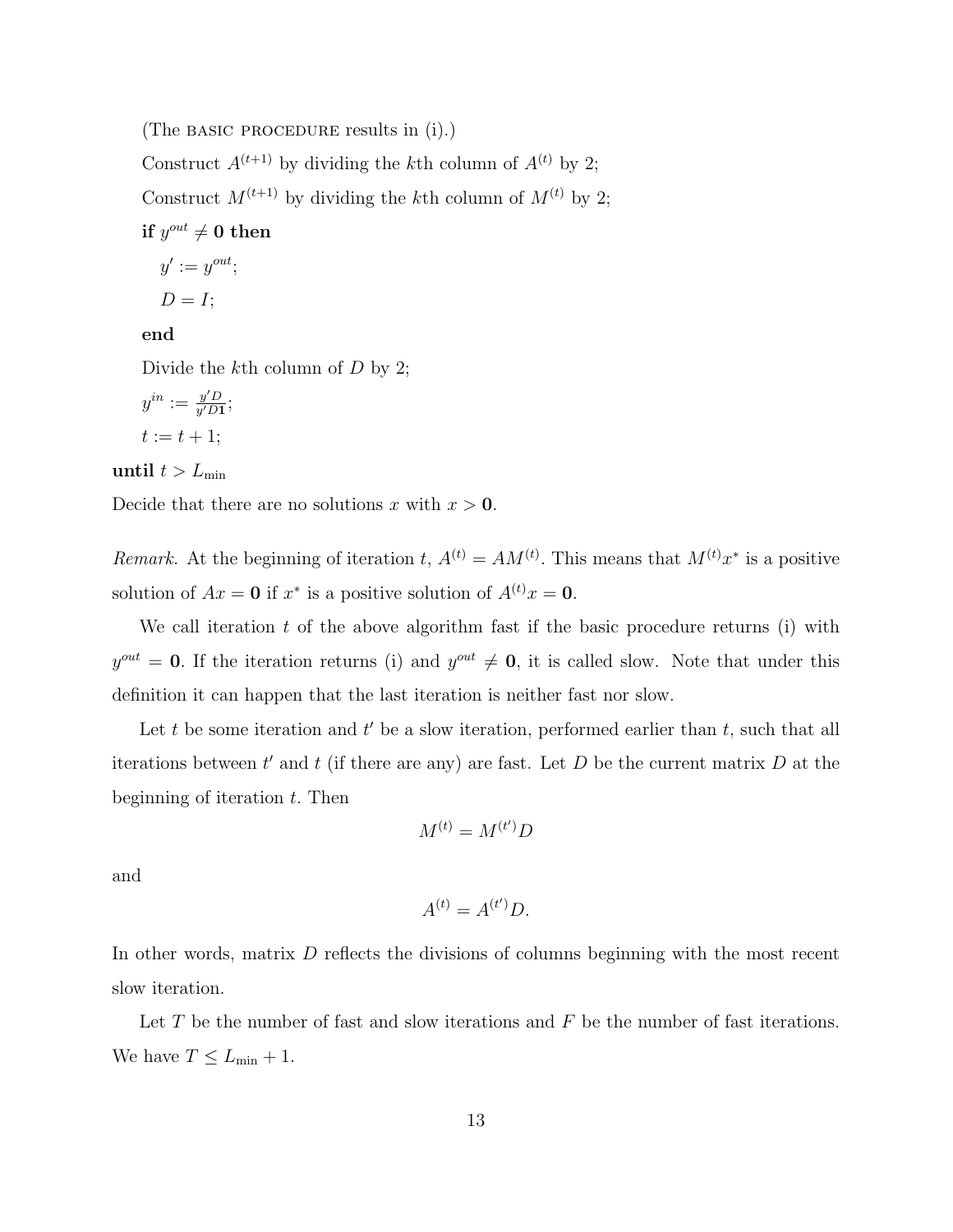Consider a slow iteration t. Let  $y^{in}$  be the vector  $y^{in}$  used for the input to the basic procedure. Let  $y^{out}$  be returned by the basic procedure. Denote

$$
r'_t=\frac{1}{\|y^{in}P_{A^{(t)}}\|}
$$

and

$$
r''_t = \frac{1}{\|y^{out}P_{A^{(t)}}\|}.
$$

The number of iterations of the basic procedure is bounded by

$$
(r''_t)^2 - (r'_t)^2 + 1.
$$

The total number iterations performed by the basic procedure in the course of the LP algorithm is bounded by

$$
F + \sum_{t \text{ is slow}} ((r''_t)^2 - (r'_t)^2 + 1) + 1.
$$

Let  $\pi$  enumerate all slow iterations in the order in which they appear in the course of the LP algorithm, i.e., the sequence  $\pi(1), \ldots, \pi(T - F)$  represents the slow iterations. We obtain

$$
\sum_{t} \text{ is slow}((r''_t)^2 - (r'_t)^2 + 1) = \sum_{q=1}^{T-F} ((r''_{\pi(q)})^2 - (r'_{\pi(q)})^2 + 1)
$$
  
=  $(r''_{\pi(T-F)})^2 - (r'_{\pi(1)})^2 + 1 + \sum_{q=1}^{T-F-1} ((r''_{\pi(q)})^2 - (r'_{\pi(q+1)})^2 + 1).$  (4)

Note that  $A^{(\pi(q+1))} = A^{(\pi(q))}D$  where D is the current matrix D at the beginning of iteration  $\pi(q + 1)$ . Denote the number of diagonal entries  $D_{ii} < 1$  by  $N_q$ . We have

$$
N_q \le \pi(q+1) - \pi(q)
$$

because each iteration of the LP algorithm can transform only one column of the current matrix  $A^{(t)}$ . Consider the vector  $y^{in}$  used for the input of the basic procedure at the beginning of iteration  $\pi(q+1)$ . This vector is obtained as  $y^{in} = \frac{y^{out}D}{y^{out}D!}$  $y^{out}D$  from  $y^{out}$  returned by the basic procedure at iteration  $\pi(q)$  of the LP algorithm. Here, the matrix D is the current matrix D at the beginning of iteration  $\pi(q+1)$ . As mentioned before, we have  $A^{(\pi(q+1))} = A^{(\pi(q))}D$ . To apply Lemma 2.3, we need to replace A by  $A^{(\pi(q))}$ ,  $A''$  by  $A^{(\pi(q+1))}$ ,  $y''$  by  $y^{in}$ , and N by  $N_q$ . It follows from Lemma 2.3 that

$$
(r''_{\pi(q)})^2 - (r'_{\pi(q+1)})^2 \le 8N_q n^2.
$$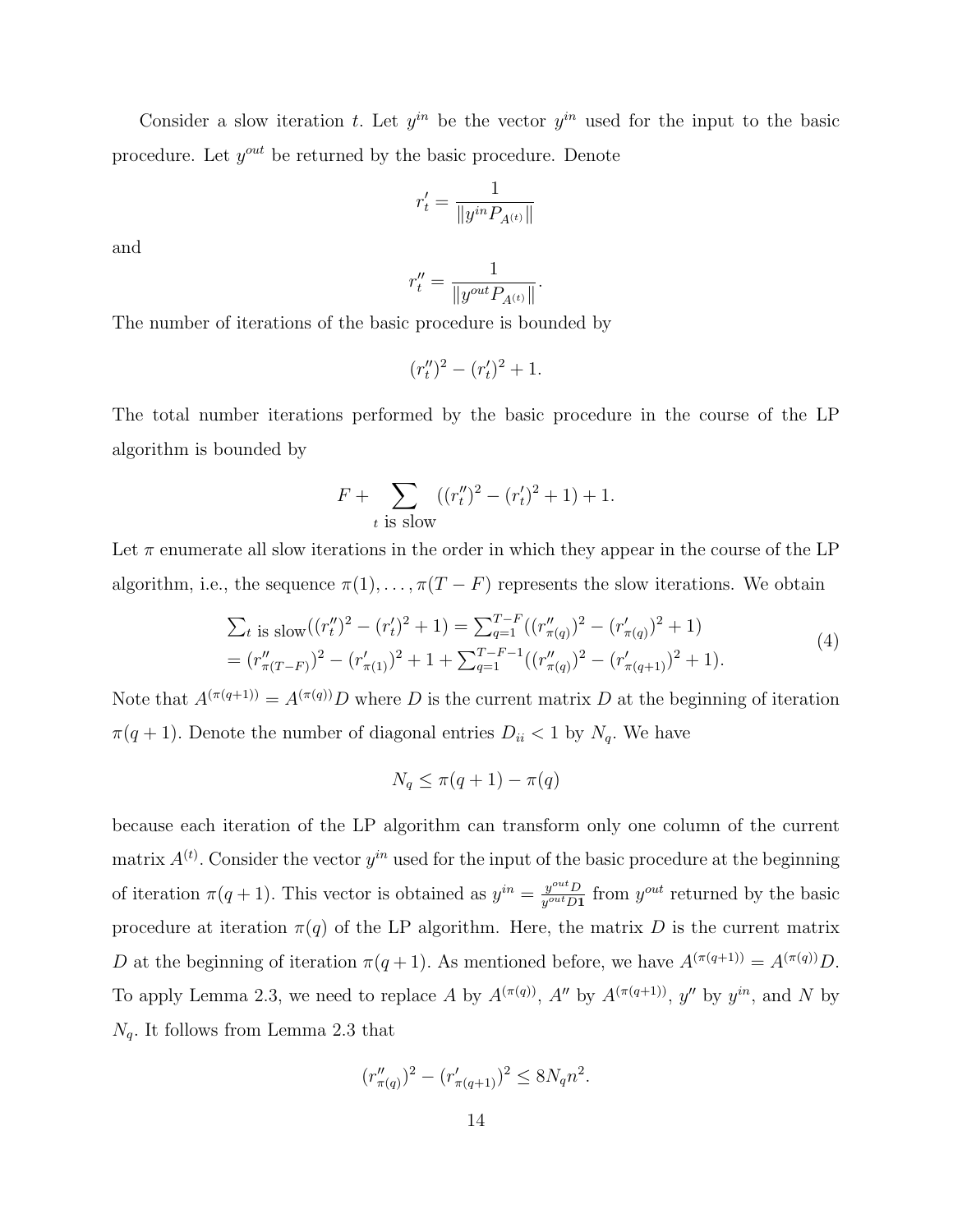Then, taking into account that the sum  $\sum_{q=1}^{T-F-1} N_q$  is bounded by T, by Lemma 2.3 we obtain that

$$
\sum_{q=1}^{T-F-1} ((r''_{\pi(q)})^2 - (r'_{\pi(q+1)})^2 + 1) \le \sum_{q=1}^{T-F-1} (8N_q n^2 + 1) \le 8n^2 T + T.
$$

Then (4) implies

$$
\sum_{t \text{ is slow}} ((r''_t)^2 - (r'_t)^2 + 1) \le 4n^3 + 8n^2T + T + 1
$$

because  $r''_{\pi(T-F)} \leq 2n$ √  $\overline{n}$ . It remains to take into account that the basic procedure performs at most  $O(n^3)$  iterations at the last iteration of the LP algorithm. It follows that the total number of iterations performed by the basic procedure is bounded by  $O(n^3 + n^2 L_{\text{min}})$ .

Each iteration of the basic procedure runs in  $O(n)$  time by Lemma 2.2. The initial point  $x^{(0)}$  in the basic procedure is computed in time  $O(n^2)$ . The computation of  $P_{A^{(t)}}$  requires at most  $O(n^3)$  time. We obtain the following theorem:

**Theorem 2.1** The LP algorithm runs in time  $O(n^4 + n^3 L_{\min})$ .

# 3 Polynomial algorithm

In this section the basic procedure is modified so that the intermediate numbers are of polynomial size and the theoretical estimates of the running time remain the same as that of the original basic procedure. Then we discuss the application to linear optimization problems and general systems of linear inequalities.

## 3.1 Modified basic procedure

To make the algorithm polynomial, we must ensure, along with a polynomial running time, that the sizes of the numbers are bounded by a polynomial in the size of  $A$ . For this purpose we replace  $\alpha$  by its approximation  $\alpha^{\#}$ . To additionally reduce the sizes, we periodically compute  $y^{(s+1)}$  as  $y^{(s+1)} = y^{\#}$ , where  $y^{\#}$  is an approximation of  $y = \alpha y^{(s)} + (1 - \alpha)\mathbf{e}_i$ . This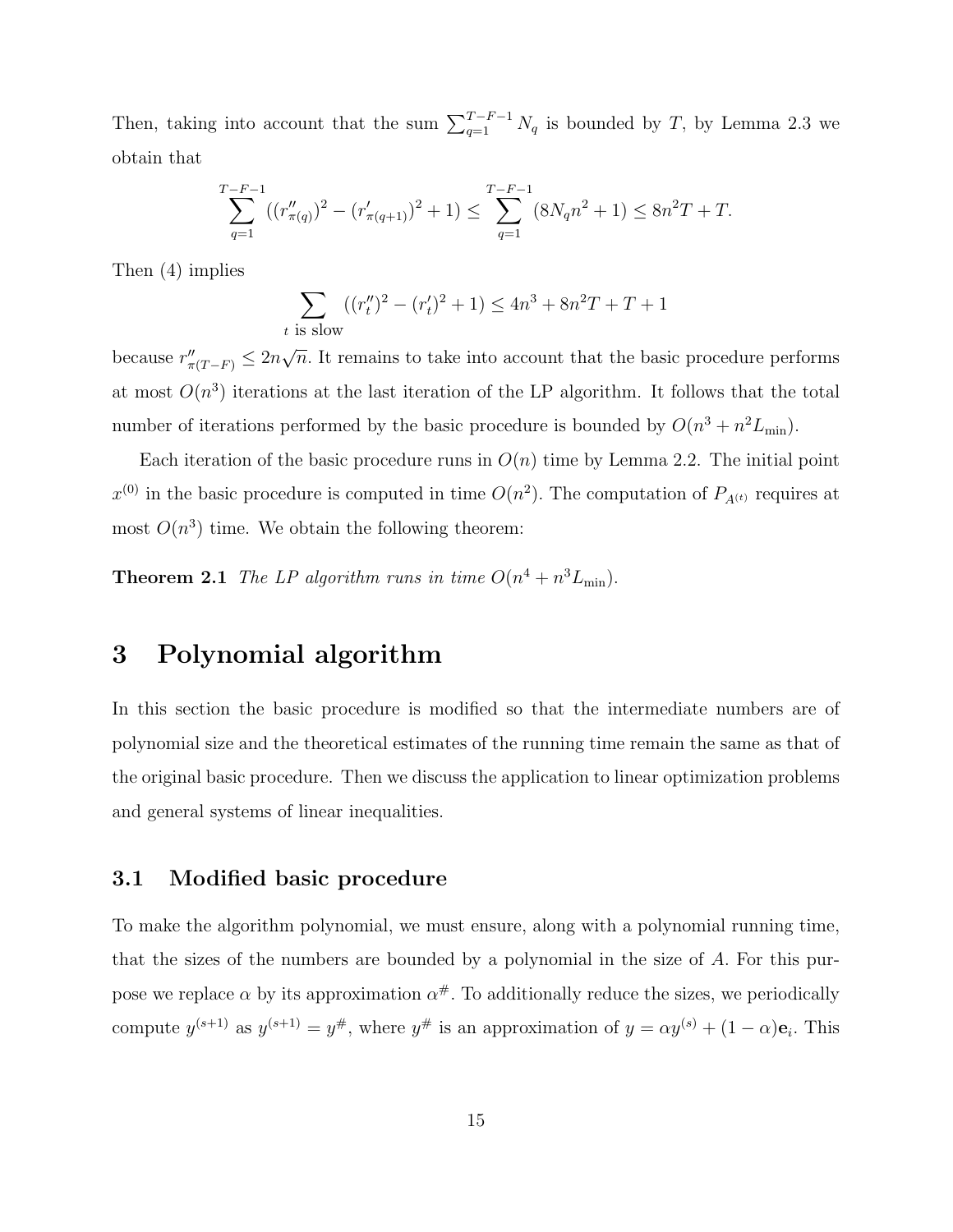kind of rounding implies the complete calculation of  $y^{\#}P_A$  in time  $O(n^2)$ . The basic procedure performs this operation only once in each  $n$  iterations, which preserves the theoretical estimate of the running time.

In the original basic procedure,  $x^{(s+1)}$  is equal to

$$
x^{\perp} = \alpha x^{(s)} + (1 - \alpha)p.
$$

If  $x^{\perp}$  does not satisfy the stopping condition that implies (i), the modified basic procedure replaces  $x^{\perp}$  by a point  $x^{\#}$ , with  $||x^{\#}|| > \frac{1}{4n}$  $\frac{1}{4n\sqrt{n}}$ , that is sufficiently close to  $x^{\perp}$  so that to guarantee

$$
\frac{1}{\|x^\perp\|^2}-\frac{1}{\|x^\# \|^2}\leq \frac{1}{2}.
$$

The theoretical estimates of the running time remain the same because the squares of potentials increase by at least  $\frac{1}{2}$ .

Since  $||x^{\perp}|| > \frac{1}{2n}$  $\frac{1}{2n\sqrt{n}}$  (due to the fact that the current iteration is not the last one) and  $||x^{\#}|| > \frac{1}{4n}$  $\frac{1}{4n\sqrt{n}}$ , we can write

$$
\frac{1}{\|x^{\perp}\|^2} - \frac{1}{\|x^{\#}\|^2} = \left(\|x^{\#}\| - \|x^{\perp}\|\right) \left(\frac{\|x^{\perp}\| + \|x^{\#}\|}{\|x^{\perp}\|^2 \|x^{\#}\|^2}\right) < 64n^5(\|x^{\#}\| - \|x^{\perp}\|). \tag{5}
$$

Let us consider the case where the rounding is performed by replacing  $\alpha$  by  $\alpha^{\#}$ . In this case the modified procedure sets

$$
x^{\#} := \alpha^{\#} x^{(s)} + (1 - \alpha^{\#}) p
$$

where

$$
\alpha^{\#} = \frac{1}{256n^5} \lfloor 256n^5\alpha \rfloor.
$$

This value belongs to [0, 1] and can be computed in time  $O(\log n)$  by a binary search. The choice of  $\alpha^{\#}$  ensures that  $||x^{\#}|| - ||x^{\perp}||$  is bounded by  $\frac{1}{128n^5}$ , which by (5) implies the bound of  $\frac{1}{2}$  on  $\frac{1}{\|x^{\perp}\|^2} - \frac{1}{\|x^{\#}}$  $\frac{1}{\|x^{\#}\|^2}$  (note that  $\|x^{\#}\| > \frac{1}{4n}$ )  $\frac{1}{4n\sqrt{n}}$  because  $||x^{\perp}|| > \frac{1}{2n\sqrt{n}}$  $\frac{1}{2n\sqrt{n}}$ .

Now we consider the case in which the rounding is performed by replacing  $y$  by  $y^{\#}$ . In this case  $x^{\#} = y^{\#} P_A$  where

k

$$
y^{\#} = \mu \left\lfloor \frac{y}{\mu} \right\rfloor + \frac{1 - \mu \left\lfloor \frac{y}{\mu} \right\rfloor \mathbf{1}}{n} \mathbf{1}.
$$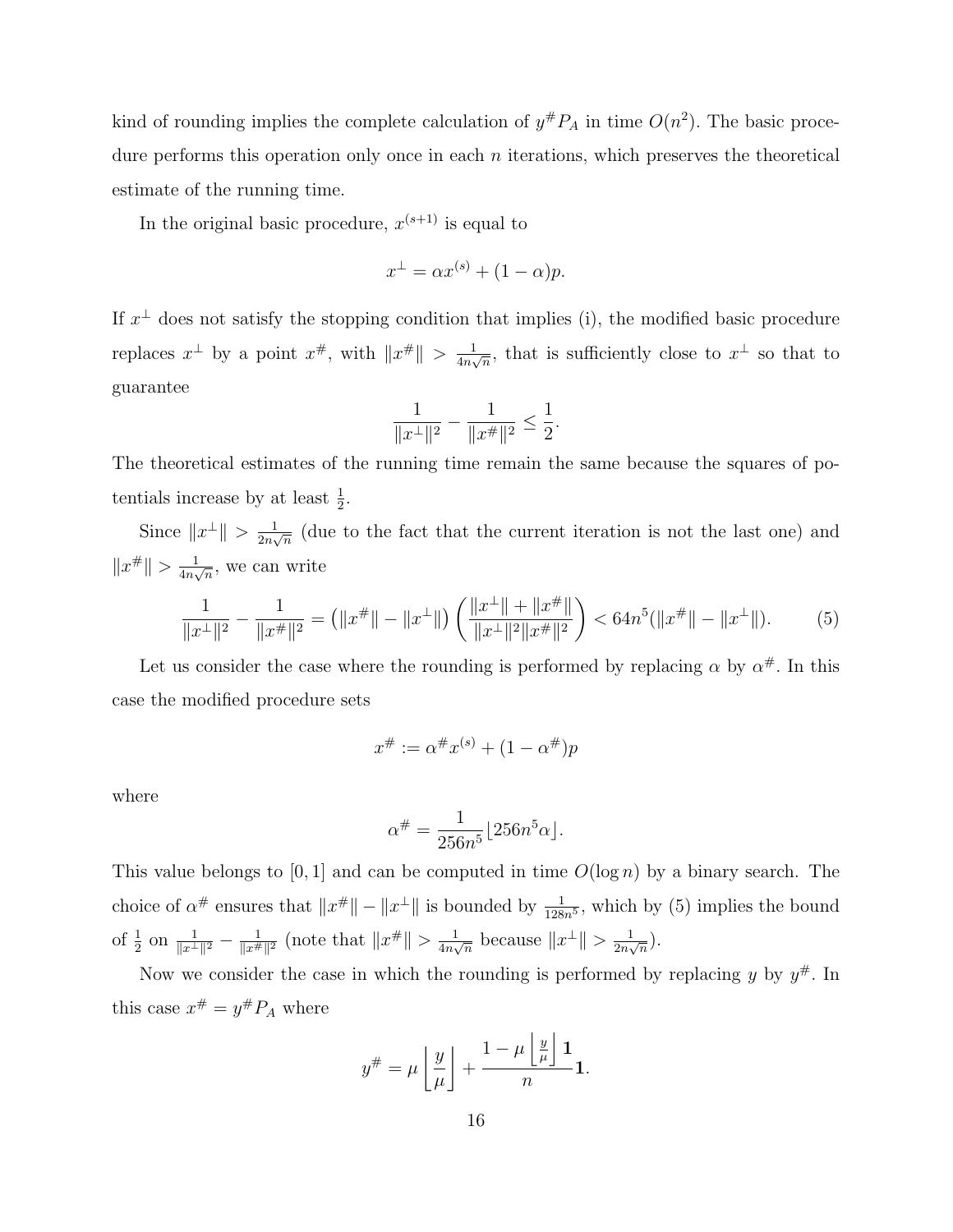Here,  $\mu$  is the parameter defined below and  $|\cdot|$  denotes the rounding of each component down to an integer. Notice that  $y^{\#}1 = 1$  and  $|y^{\#}_j - y_j| \leq \mu$  for all j. Taking into account that the norms of the columns of  $P_A$  are not greater than 1, we conclude that

$$
|\|x^{\#}\| - \|x^{\perp}\|| \le \|x^{\#} - x^{\perp}\| = \|(y^{\#} - y)P_A\| \le n\mu.
$$

Then, to obtain the bound of  $\frac{1}{2}$  on the right-hand side of (5), it suffices to set

$$
\mu := \frac{1}{256n^6}.
$$

Notice that, with this value of  $\mu$ , the components of  $y^{\#}$  are integral multiples of  $\frac{\mu}{n}$  (because 1 is an integral multiple of  $\mu$ ). Each component of  $y^{\#}$  can be calculated in time  $O(\log n)$ . Therefore  $y^{\#}$  can be constructed in  $O(n \log n)$  time.

The above rounding technique leads to the respective modification of the basic procedure:

Procedure 3.1 MODIFIED BASIC PROCEDURE

**Input:** A matrix A and a row vector  $y^{in} \ge 0$  with  $y^{in}1 = 1$ . **Output:** One of the objects (i), (ii), or (iii), and a row vector  $y^{out}$  in case (i).  $y^{(0)} := y^{in}$ ; Construct  $P_A$  and  $y^{(0)}P_A$ ;  $x^{(0)} := P_A(y^{(0)})^T;$  $s := 0;$ while  $\max y^{(s)} < 2 \cdot [(x^{(s)})^T]^+ \mathbf{1}$  ${\rm \bf if\ } x^{(s)} > {\bf 0} \ {\rm \bf then\ } {\rm \bf return\ } x^{(s)};$ else find *i* with  $x_i^{(s)} \leq 0$ ; Let p be the *i*th column of  $P_A$ ; **if 0** belongs to  $[x^{(s)}, p]$  then set  $k := i$  and return (ii); Compute  $\alpha$ ;  $y := \alpha y^{(s)} + (1 - \alpha)\mathbf{e}_i;$  $x^{\perp} = \alpha x^{(s)} + (1 - \alpha)p;$ if  $\max y < 2 \cdot \left[ (x^{\perp})^T \right]^+ 1$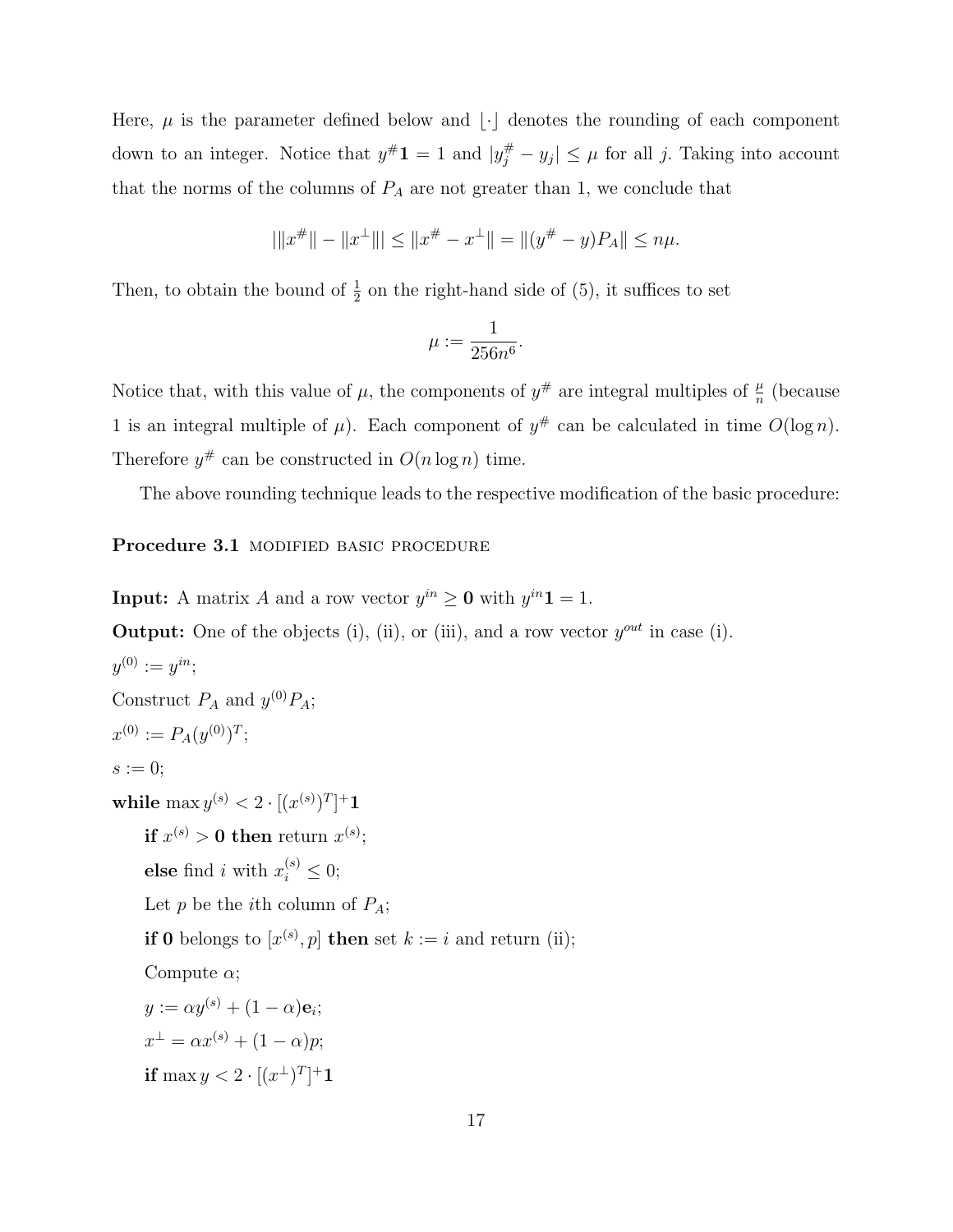#### then

if  $n$  divides  $s$  then

$$
y^{(s+1)} := y^{\#};
$$
  
 $x^{(s+1)} := P_A(y^{\#})^T;$ 

else

$$
y^{(s+1)} := \alpha^{\#} y^{(s)} + (1 - \alpha^{\#}) \mathbf{e}_i;
$$
  

$$
x^{(s+1)} := \alpha^{\#} x^{(s)} + (1 - \alpha^{\#}) p;
$$

end

else

$$
y^{(s+1)} := y;
$$
  
 $x^{(s+1)} := x^{\perp};$ 

end

 $s := s + 1;$ 

## end

Find k with  $y_k^{(s)} = \max y^{(s)}$ ; if  $s \geq 1$  then return (i) and  $y^{out} = y^{(s-1)}$  else return (i) and  $y^{out} = 0$ .

Remark. The vector  $y^{\#}$  is computed in  $O(n \log n)$  time. This is needed only when n divides s. (Note that n divides 0.) In this case the computation of  $y^{(s+1)}P_A$  requires  $O(n^2)$ time, which however does not influence the theoretical estimate of the running time. In  $O(1)$ time it can be checked if  $n$  divides  $s$ . For this we can use an additional counter which is set to 0 after every  $n$  iterations.

The calculation of  $\alpha^{\#}$  can be performed in  $O(\log n)$  time. Note that not only  $\alpha^{\#}$  but also  $1-\alpha^{\#}$  is a multiple of  $\mu$ . Both  $\alpha^{\#}$  and  $1-\alpha^{\#}$  can be represented in the form  $d\mu$  where d is an integer such that  $0 \le d \le 256n^6$ .

The theoretical estimate of the number of iterations remains the same because the squares of the potentials increase by at least  $\frac{1}{2}$ . Note that Lemma 2.3 remains unchanged with respect to the modified procedure. So the LP algorithm with the modified basic procedure runs in time  $O(n^4 + n^3 L_{\min})$ .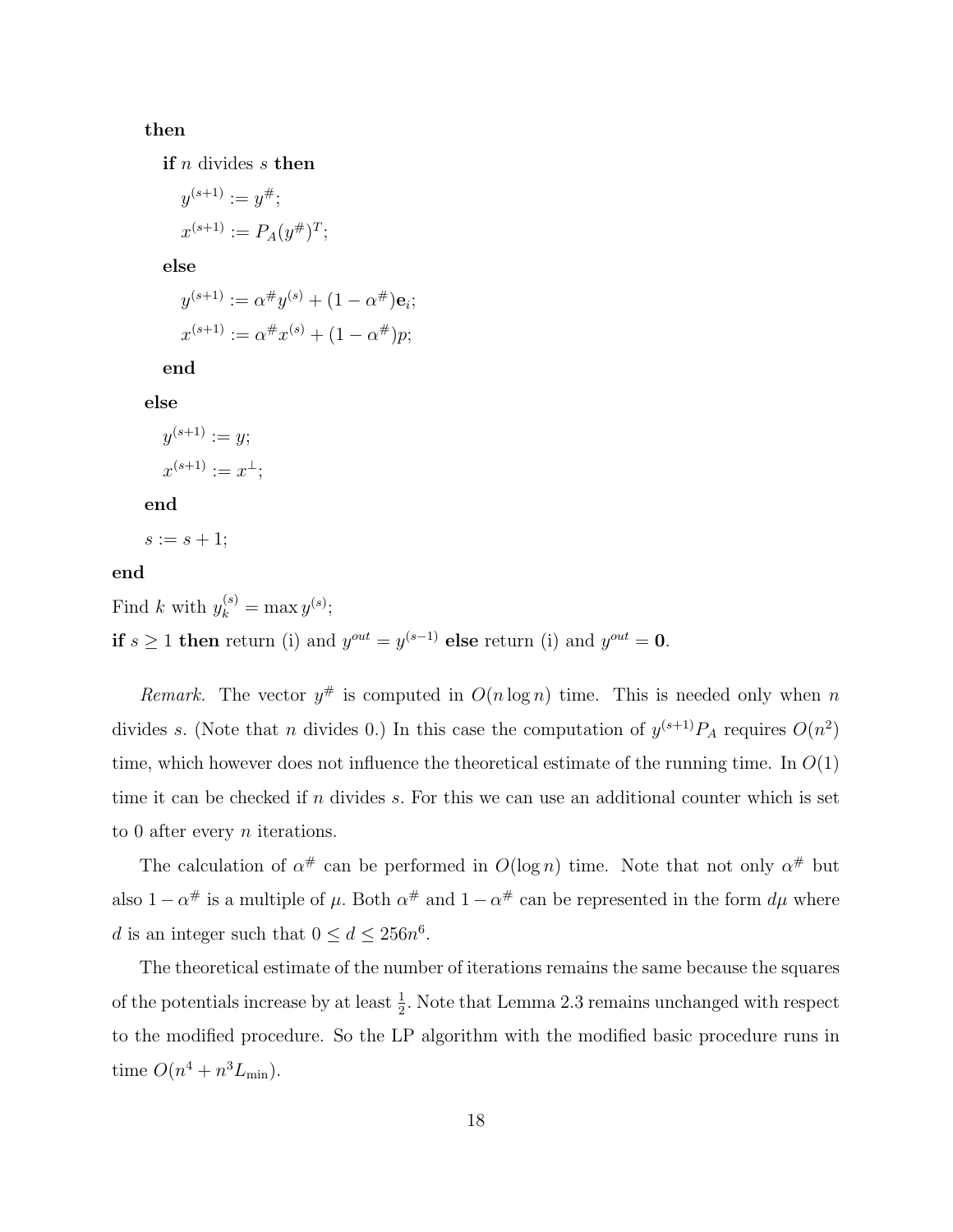At iteration s, if it is not the last one and  $s \geq 1$ , the components  $y_j^{(s)}$  $j^{(s)}$ ,  $j = 1, ..., n$ , have the form

$$
y_j^{(s)} = \sum_{q=1}^{s-n \lfloor s/n \rfloor + 1} d_{jq} \left(\frac{\mu}{n}\right)^q.
$$

Here,  $d_{jq}$  are nonnegative integers such that  $d_{jq} \leq 256^q n^{7q}$ . We can write

$$
y_j^{(s)} = \left(\frac{\mu}{n}\right)^n \sum_q d_{jq} \left(\frac{n}{\mu}\right)^{n-q}
$$

.

It follows that the sizes of the components of  $y^{(s)}$  with  $s \geq 1$ , with the exception of maybe the last iteration, are bounded by  $O(n \log n)$  because the upper bound for q in the above sum does not exceed *n* and therefore  $\left(\frac{n}{u}\right)$  $\left(\frac{n}{\mu}\right)^{n-q}$  are integers. Then, because the sizes of the entries of  $P_A$  are polynomially bounded in the size of  $A$ , the sizes of all numbers in the course of the basic procedure are polynomially bounded in the size of A and in the size of the input vector  $y^{in}$ .

Taking into account that matrix A is rescaled in the course of the LP algorithm, we formulate the following theorem:

**Theorem 3.1** The LP algorithm, if it uses the modified basic procedure, is a polynomial algorithm whose running time is bounded by  $O(n^4 + n^3 L_{\text{min}})$ .

**Proof.** The running time follows from the previous discussion. Let us give some more details concerning the sizes of the numbers. Consider iteration t of the LP algorithm. The size of  $y^{in}$ is polynomially bounded in  $L_{\text{min}}$  and in n. The sizes of the entries of  $P_{A^{(t)}}$  are polynomially bounded in size( $A^{(t)}$ ). The size of  $A^{(t)}$  is bounded by  $O(\text{size}(A) + mL_{\text{min}})$  because  $t \leq L_{\text{min}} + 1$ . The value  $L_{\text{min}}$  is bounded by a polynomial in the size of A. It follows that the sizes of all the numbers in the course of the algorithm are polynomially bounded.

**Corollary 3.1** Let  $Ax = b, x \ge 0$ , have a solution  $x > 0$  in the cube  $[0, \rho]^n$ , where  $\rho > 0$  is an integer. This system can be solved in time

$$
O(n^3(S + n \cdot size(\rho)))
$$

where S is the minimum size of a solution  $x > 0$  in  $[0, \rho]^n$ .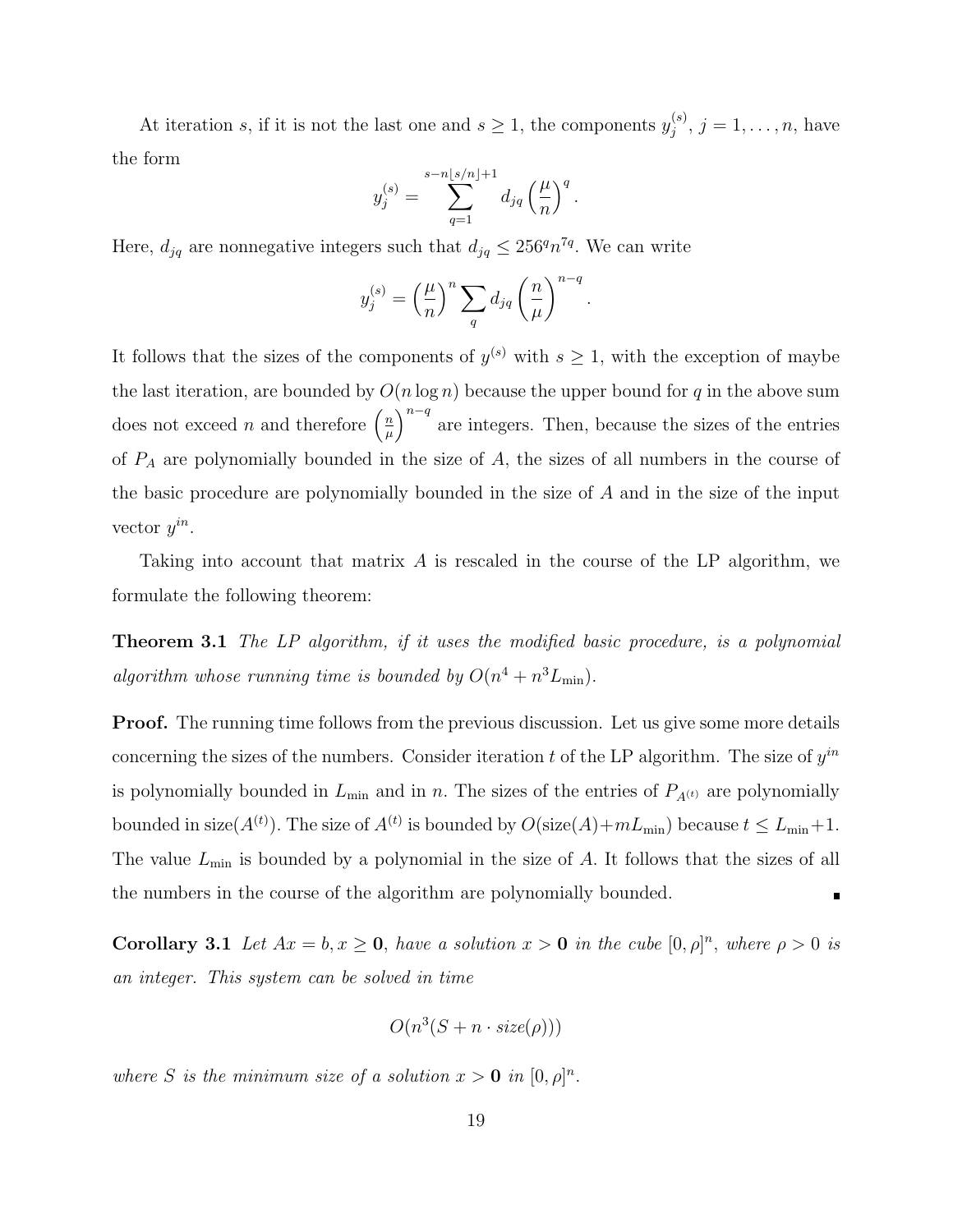**Proof.** Consider the equivalent system  $Ax = \frac{b}{a}$  $\frac{b}{\rho}$ ,  $x \geq 0$ . The homogenization of the system leads to a system having a positive solution, in the unit cube, whose size is bounded by  $O(S + n \cdot size(\rho))$ . The size of any positive solution in the unit cube gives an upper bound on the number of iterations of the LP algorithm.

If  $L_{\text{min}}$  is bounded by  $O(\text{size}(A))$ , we obtain at least the running time of  $O(n^3 \cdot \text{size}(A))$ which resembles the theoretical running time (although not fully reflecting the practical running time that can be much better) of interior-point methods such as Renegar's algorithm [10] and Karmarkar's algorithm [7]. A system of linear inequalities may have the property that if there exists a feasible solution in the unit cube then for any i there is one with  $x_i \geq \varepsilon$ where  $\varepsilon$  < 1 is a constant. In this case we can choose  $L_{\text{min}}$  bounded by  $O(n)$ , which gives the running time  $O(n^4)$ . On the other hand,  $O(n \cdot size(A))$  is a trivial upper bound for  $L_{\text{min}}$ . If we used it, we would get the estimate of the running time of the ellipsoid method (see the original paper of Khachiyan [8] and the review by Todd [12]).

## 3.2 General linear systems and linear optimization problems

Every system of linear inequalities can be represented in the form

$$
Ax = b, x \ge 0.
$$

If there exist variables that are equal to zero in all feasible solutions, then the basic procedure, applied to the respective homogeneous system, will always result in (i) or (ii). This leads to the following theorem.

**Theorem 3.2** Let L denote the binary size of the above system. A solution in the relative interior of the feasible set (i.e., a solution with the maximum number of positive components), as well as a linear system defining the affine hull of the feasible set, can be found in time  $O(n^4L)$ .

**Proof.** Consider the respective homogeneous system

$$
Ax = b\xi, x \ge 0, \xi \ge 0.
$$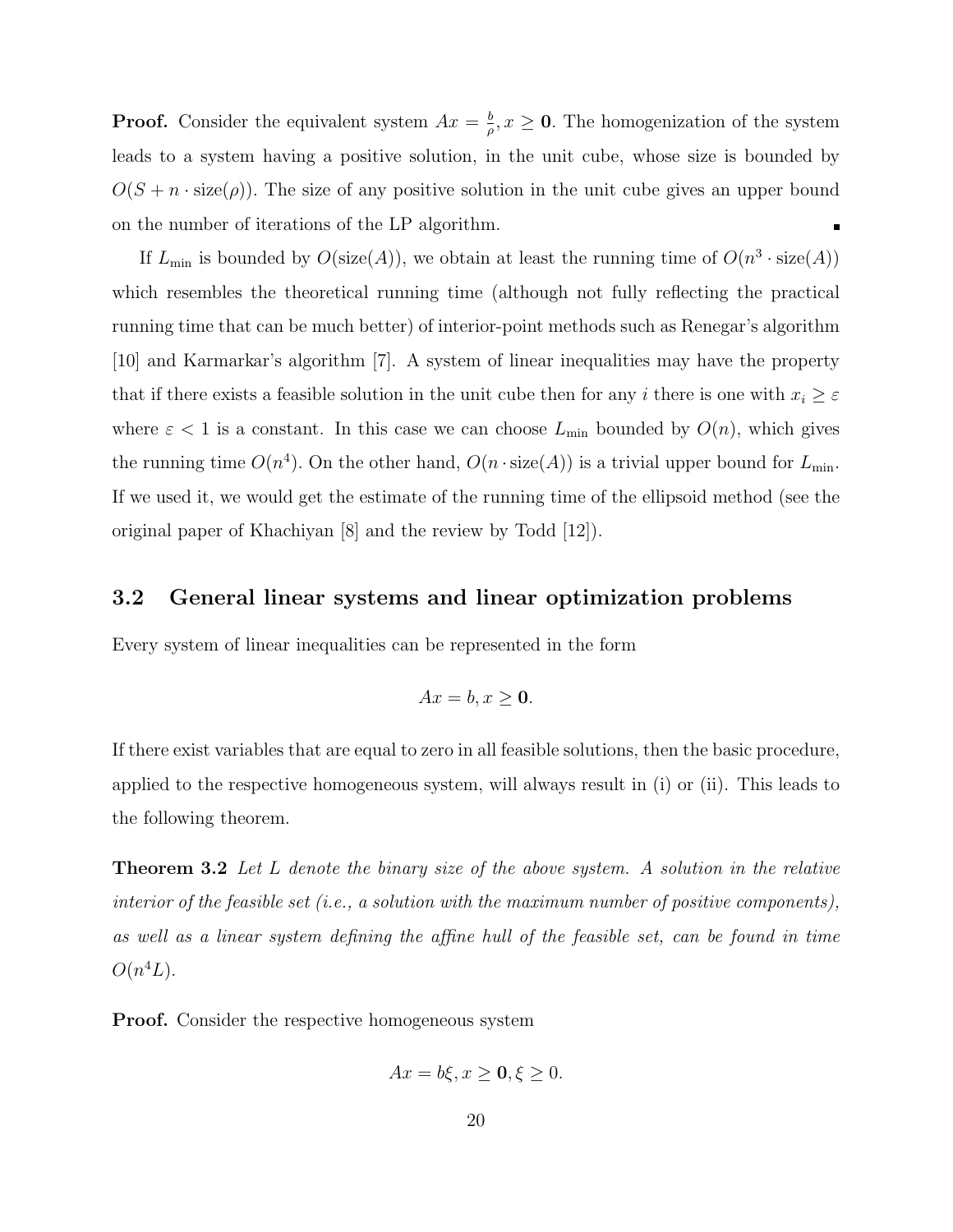Using Cramer's theorem we can choose a suitable value K bounded by  $O(L)$  such that  $2^{-K}$ would represent a lower bound on positive components of vertices of the polytope being the intersection of the cone of feasible solutions of the homogeneous system with the unit cube. If the number of divisions of the same column in the course of the LP algorithm exceeds  $K$ , then the respective variable is zero in all feasible solutions of the system. If this variable is  $\xi$ , the original system is infeasible. Otherwise, we eliminate the column from the current system and apply the LP algorithm to the obtained system. We repeat the calls to the LP algorithm until a positive solution  $(x^*, \xi^*)$  of the current system is found or it is proved that no non-trivial solutions exist. In the former case, taking  $\frac{x^*}{\epsilon^*}$  $\frac{x^*}{\xi^*}$  and setting the deleted variables to 0, we construct a solution in the relative interior of the feasible set of the original system. The overall number of calls to the basic procedure is bounded by  $O(Kn)$ . This implies the bound  $O(n^4L)$  on the total number of arithmetic operations performed. Since the basic procedure will necessarily result in (i) or (ii) if there exists a variable being equal to zero in all feasible solutions of the current system, all the variables equal to zero in each solution of the original system will be identified. The system  $Ax = b, x_i = 0$ , where i runs over all the variables proved to be equal to zero, is a polyhedral description of the affine hull.

It follows that we can use the LP algorithm to find a polyhedral description of the set of optimal solutions of an optimization problem

$$
\begin{aligned}\n\max \quad cx \\
\text{s.t.} \quad Ax = b, \\
x \ge 0.\n\end{aligned}
$$

We can use the duality theorem to represent the optimization problem as a system  $\bar{A}\bar{x}$  =  $b, \bar{x} \geq 0$ , whose solutions are primal-dual pairs of optimal solutions. Then we find a linear system defining the affine hull of the set of optimal solutions and add the remaining nonnegativity constraints. This leads to

Corollary 3.2 Let L denote the binary size of the above optimization problem. An optimal solution with the maximum number of positive components, as well as a polyhedral description of the set of optimal solutions, or a proof that no optimal solution exists can be found in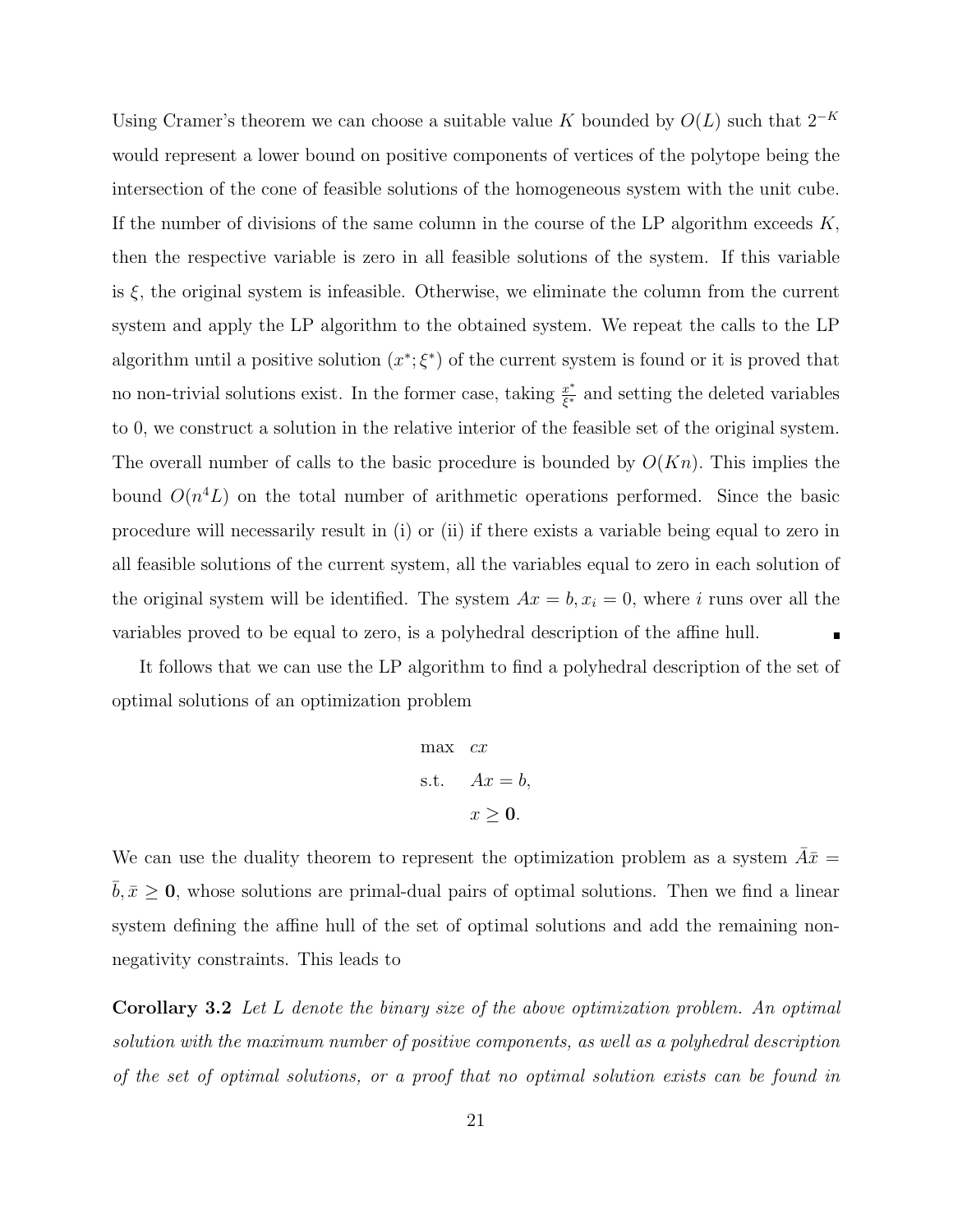time  $O(n^4L)$ .

# 3.3 Linear systems having a binary solution

Consider a system of the form

$$
Ax = b, \mathbf{0} \le x \le \mathbf{1}.
$$

Now we will develop a strongly polynomial algorithm to solve the following task: Either find a feasible solution of the system or prove that there is no binary solution, i.e., that there is no solution in  $\{0,1\}^n$ . Below we give a variant of the LP algorithm that performs this task in strongly polynomial time  $O(n<sup>4</sup>)$ . The analysis of the running time is in many respects similar to that of Section 2.3. Therefore, to avoid unnecessary repetitions of formulas, we first use the original basic procedure. Then we replace it by the modified basic procedure to guarantee polynomial sizes of the numbers.

Let us represent the above system in a form which would be acceptable to the LP algorithm:

$$
Ax^{1} - b\xi = 0,
$$
  
\n
$$
x^{1} + x^{2} - 1\xi = 0,
$$
  
\n
$$
x^{1,2} \ge 0,
$$
  
\n
$$
\xi \ge 0.
$$

Any solution with  $\xi > 0$  can be translated into a solution of the original system and vice versa. The above system has the property that it possesses a nonzero binary solution if and only if the original system has a binary solution. By renaming the variables we rewrite the above system as  $\bar{A}\bar{x} = 0, \bar{x} \ge 0$ . Now we apply the basic procedure. If it is proved that  $\bar{x}_k \leq 1/2$ , then  $\bar{x}_k$  must be zero for any binary solution. Then we can delete the kth column and apply the procedure again. Note that if k refers to  $\xi$  then the system  $Ax = b$ ,  $0 \le x \le 1$ , has no binary solutions.

Assume that the basic procedure results in (i) and returns a non-zero vector  $y^{out}$ . Consider the system with the coefficient matrix  $\bar{A}^{\prime\prime} = \bar{A}D$  where D is obtained form the identity matrix by deleting some columns. Denote  $y'' = \frac{y^{out}D}{y^{out}D}$  $\frac{y^{out}D}{y^{out}D1}$ . Let N be the number of deleted columns.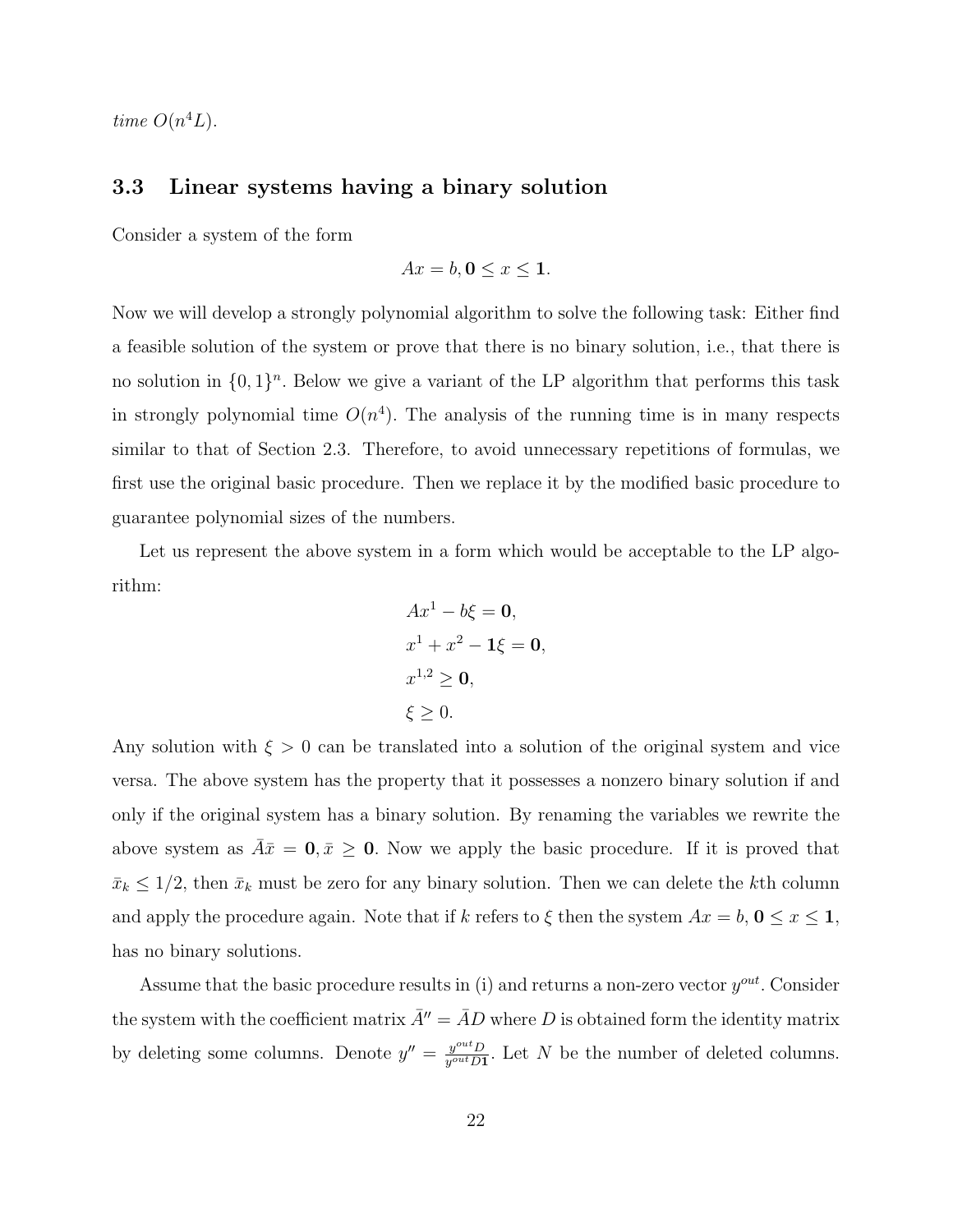Let A'' be a full-rank matrix whose null space coincides with that of  $\bar{A}$ ''. Let  $\bar{n} = 2n + 1$ denote the number of columns of  $\overline{A}$ . The lemma below is analogous to Lemma 2.3.

#### Lemma 3.1

$$
\frac{1}{\|y^{out}P_{\bar{A}}\|^2} - \frac{1}{\|y''P_{A''}\|^2} \leq 8N\bar{n}^2.
$$

**Proof.** Denote  $y = y^{out}$  and  $z = y\overline{A}^T(\overline{A}\overline{A}^T)^{-1}$ . We have

$$
(z\bar{A}'' - yD)P_{A''} = -yDP_{A''}.
$$

Then, taking into account that the multiplication of a vector by  $P_{A''}$  does not increase the length of the vector, we obtain

$$
||yDP_{A''}|| \le ||z\overline{A''} - yD|| = ||(z\overline{A} - y)D|| \le ||z\overline{A} - y|| = ||yP_{\overline{A}}||.
$$

Then we can write

$$
(1 - (1 - yD1)) \cdot \frac{1}{\|yP_{\bar{A}}\|} \le \frac{yD1}{\|yDP_{A''}\|} = \frac{1}{\|y''P_{A''}\|}.
$$

Observe that, because  $y$  satisfies the condition of the while-loop,

$$
y_i < \max y < 2||yP_{\bar{A}}||\sqrt{\bar{n}}
$$

for all  $i$ . Then

$$
1 - yD\mathbf{1} = y\mathbf{1} - yD\mathbf{1} \le 2N||yP_{\bar{A}}||\sqrt{\bar{n}}.
$$

It follows that

$$
\frac{1}{\|yP_{\bar{A}}\|^2} - \frac{1}{\|y''P_{A''}\|^2} \le (2(1-yD\mathbf{1}) - (1-yD\mathbf{1})^2) \frac{1}{\|yP_{\bar{A}}\|^2} \le \frac{4N\sqrt{\bar{n}}}{\|yP_{\bar{A}}\|} \le 8N\bar{n}^2.
$$

(We take into account that  $\frac{1}{\|yP_A\|}$  is bounded by  $2\bar{n}$  $\overline{\bar{n}}$ .)

Assume that the basic procedure results in (i) or (ii). Then  $\bar{x}_k \leq 1/2$ , which means that  $\bar{x}_k$  must be zero for any binary solution. In this case we delete the respective column of  $\overline{A}$ . Let  $\overline{A}$ <sup>'</sup> denote the obtained matrix. The deletion is performed in place of the division by 2 in the original LP algorithm. In contrast to a division, the deletion of a column can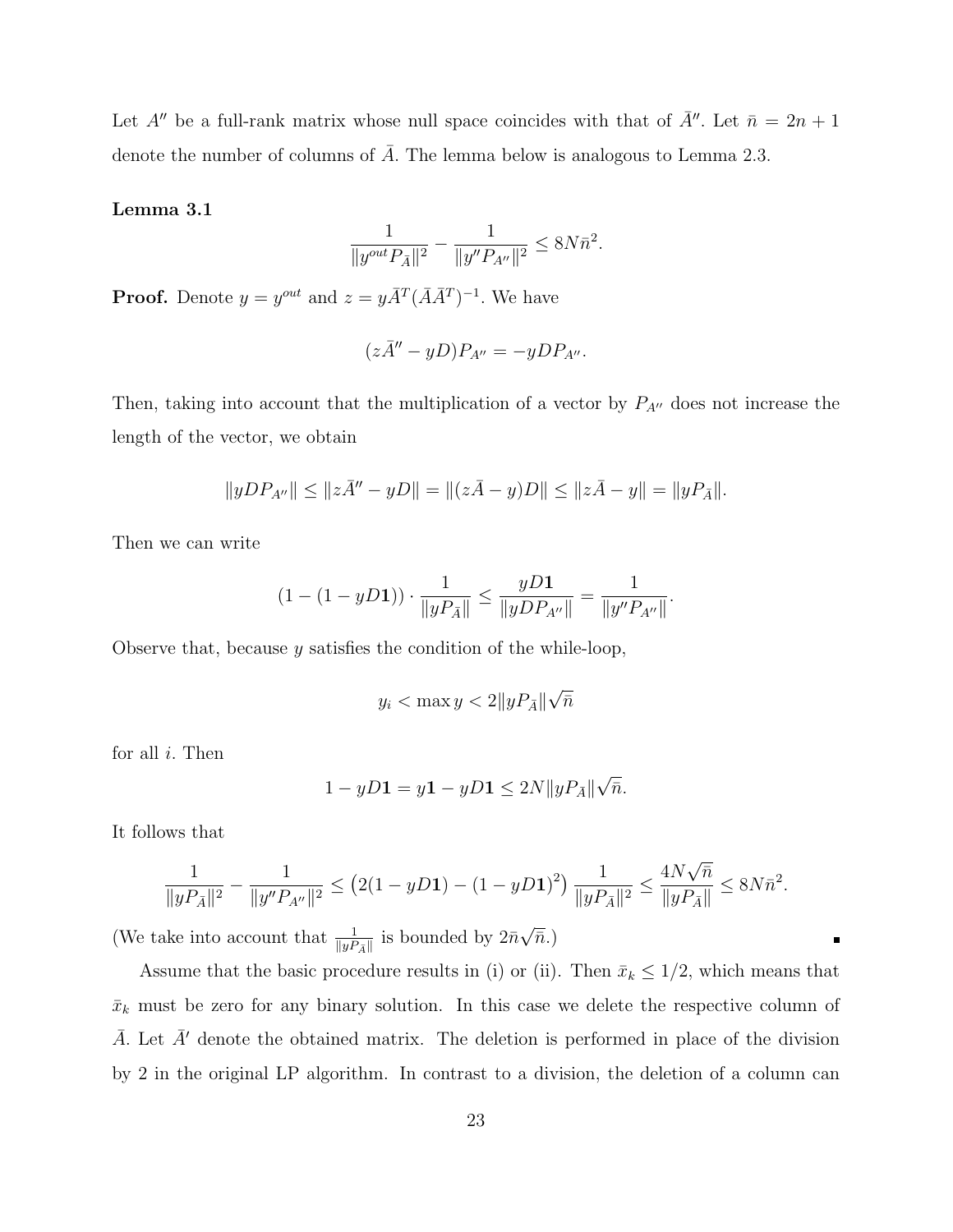reduce the rank of the matrix. Therefore, we delete an appropriate row of  $\bar{A}'$  to obtain a full-rank matrix defining the same null space. Denote this matrix by  $A'$  and apply the basic procedure again. After some number of calls to the basic procedure we come to a full-rank matrix A'' whose null space coincides with that of the matrix  $\bar{A}$ '' obtained from  $\bar{A}$  by deleting the respective columns. This leads to the following algorithm:

#### Algorithm 3.1 VARIANT OF THE LP ALGORITHM

**Input:** A system  $Ax = b, 0 \le x \le 1$ .

**Output:** Either a solution  $x$  of the system or a decision that there are no binary solutions.  $t := 0;$ 

 $y^{in} := \mathbf{1}/n;$ 

 $y' = y^{in}$ ; (The y' will store  $y^{out}$  at the most recent iteration with  $y^{out} \neq 0$ .)

 $M^{(t)} = I$ ; (The matrix reflects the deletions of columns.)

 $D = I$ ; (Matrix D reflects deletions beginning with the latest iteration with  $y^{out} \neq 0$ .)  $\bar{A}^{(0)} := \bar{A};$ 

### repeat

Construct a full-rank matrix  $\hat{A}^{(t)}$  defining the same subspace as  $\bar{A}^{(t)}$ ;

Call the BASIC PROCEDURE for  $\hat{A}^{(t)}$  and  $y^{in}$ ;

if the call results in (iii), then

Let  $(\bar{x}^1; \bar{x}^2; \xi)$  be the solution obtained;

Return  $x = \frac{M^{(t)}\bar{x}^1}{\epsilon}$  $\frac{\sqrt{y}+1}{\xi};$ 

#### end

(Otherwise, the BASIC PROCEDURE results in (i) or (ii).)

if k refers to  $\xi$  then decide that there are no binary solutions.

Construct  $\bar{A}^{(t+1)}$  by deleting the kth column of  $\bar{A}^{(t)}$ ;

Construct  $M^{(t+1)}$  by deleting the kth column of  $M^{(t)}$ ;

 $\text{if } y^{out} \neq 0 \text{ then}$ 

 $y' := y^{out}$ ;  $D = I;$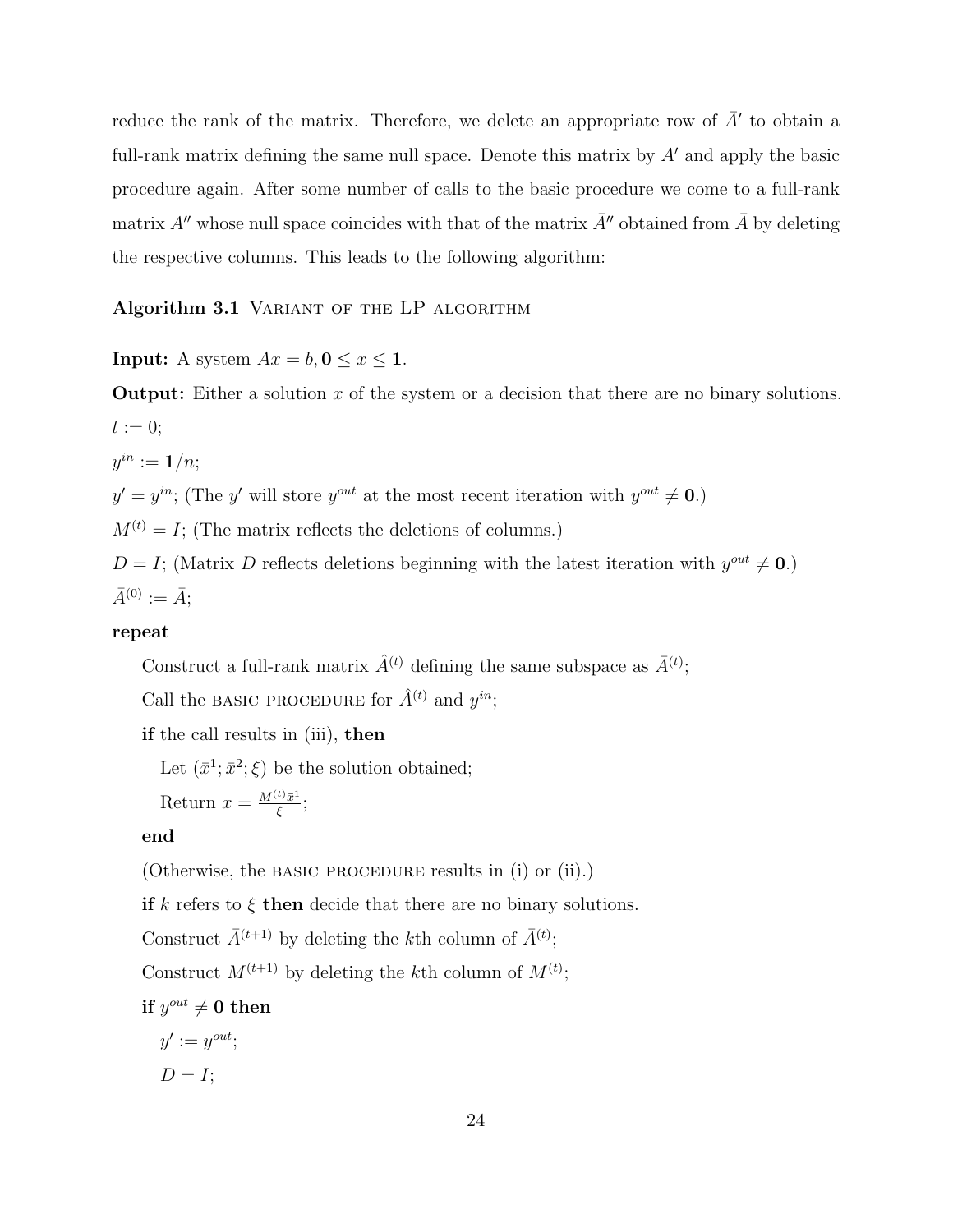#### end

Delete the  $k$ <sup>th</sup> column of  $D$ ;

$$
y^{in} := \frac{y'D}{y'D1};
$$
  

$$
t := t + 1;
$$

#### until  $t \geq n$

Decide that there are no binary solutions.

Remark. At the beginning of iteration t,  $\bar{A}^{(t)} = \bar{A}M^{(t)}$ . This means that  $M^{(t)}x^*$  is a nonnegative solution of  $\bar{A}\bar{x} = \mathbf{0}$  if  $x^*$  is a positive solution of  $\bar{A}^{(t)}x = \mathbf{0}$ . The multiplication of  $M^{(t)}$  by  $x^*$  means obtaining an  $\bar{n}$ -vector from  $x^*$  by setting the removed variables to 0. If  $t = n$ , then there is i for which it has been proved that  $x_i^1 = 0$  and  $x_i^2 = 0$  in all binary solutions. But  $x_i^1 = 0$  implies that  $x_i^2 = 1$  in all nonzero binary solutions. This implies that the original system has no binary solutions. Therefore, it is sufficient to perform no more than *n* iterations.

Thus, we obtain a variant of the LP algorithm which either finds a solution or proves that the original system has no binary solutions. To analyze the running time, we define slow and fast iterations in exactly the same way as for the original LP algorithm. Now the matrices  $M^{(t)}$  and D are as defined in the above variant of the LP algorithm.

Consider a slow iteration t. Let  $y^{in}$  be the vector  $y^{in}$  used for the input to the basic procedure. Let  $y^{out}$  be returned by the basic procedure. Denote

$$
r'_t = \frac{1}{\|y^{in}P_{\hat{A}^{(t)}}\|}
$$

and

$$
r_t''=\frac{1}{\|y^{out}P_{\hat{A}^{(t)}}\|}.
$$

Note that we have the same equation (4) as in Section 2.3.

Denote  $N_q = \pi(q+1) - \pi(q)$ . This is the difference between the number of columns of  $\bar{A}^{(\pi(q+1))}$  and the number of columns of  $\bar{A}^{(\pi(q))}$ . Consider the vector  $y^{in}$  used for the input of the basic procedure at the beginning of iteration  $\pi(q + 1)$ . This vector is obtained as  $y^{in} = \frac{y^{out}D}{y^{out}D}$  $y^{out}_{\text{out}}$  from  $y^{out}$  returned by the basic procedure at iteration  $\pi(q)$  of the variant of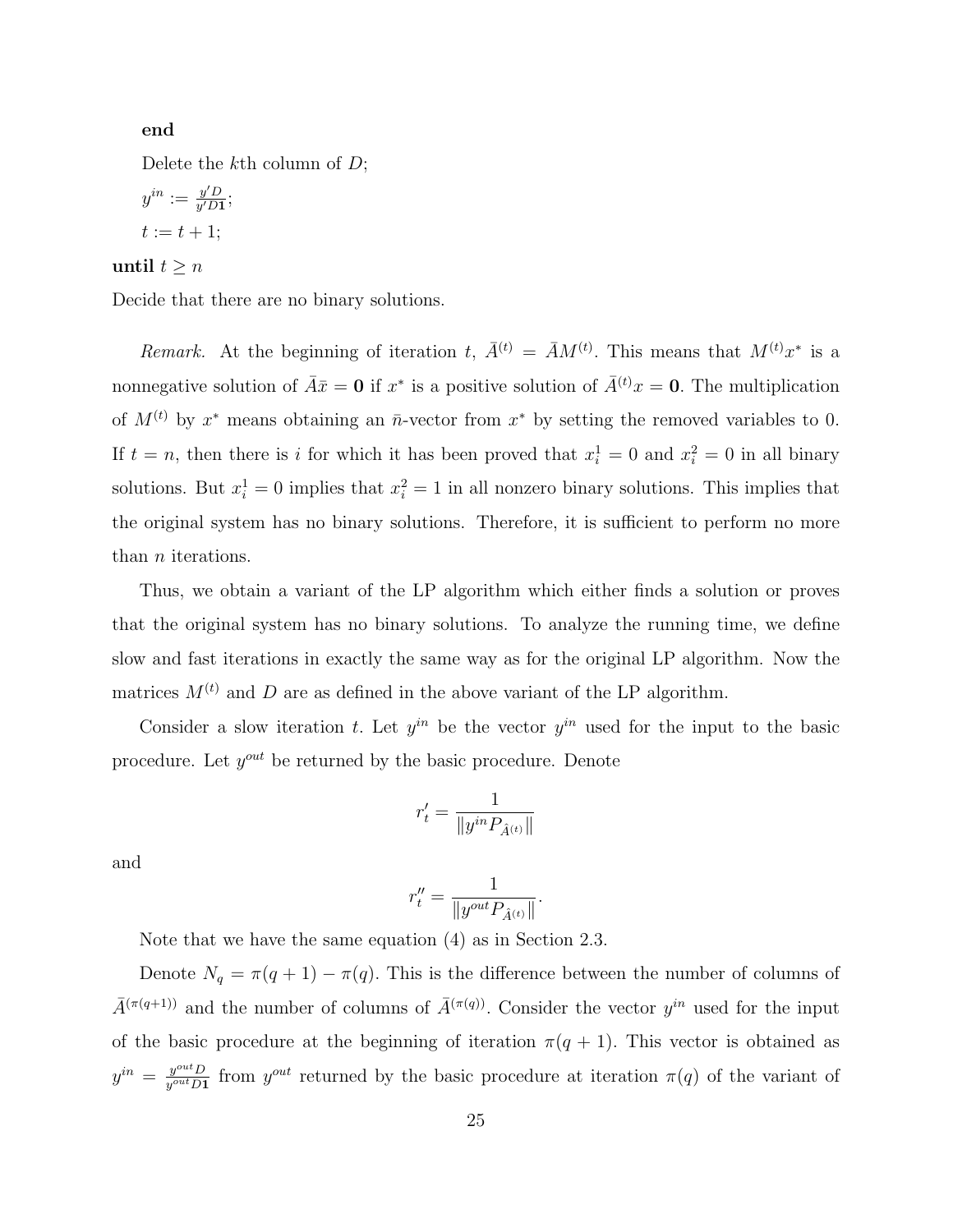the LP algorithm. Here, the matrix  $D$  is the current matrix  $D$  at the beginning of iteration  $\pi(q+1)$ . To apply Lemma 3.1, we need to replace  $\bar{A}$  by  $\hat{A}^{(\pi(q))}$ ,  $A''$  by  $\hat{A}^{(\pi(q+1))}$ ,  $y''$  by  $y^{in}$ at the beginning of iteration  $\pi(q + 1)$ , N by  $N_q$ , and  $\bar{A}^{\prime\prime}$  by  $\hat{A}^{(\pi(q))}D$ . Note that the matrix  $\hat{A}^{(\pi(q+1))}$  defines the same subspace as  $\hat{A}^{(\pi(q))}D.$  It follows from Lemma 3.1 that

$$
(r''_{\pi(q)})^2 - (r'_{\pi(q+1)})^2 \le 8N_q\bar{n}^2.
$$

Taking into account that the sum  $\sum_{q=1}^{T-F-1} N_q$  is bounded by n and applying Lemma 3.1 by analogy with Lemma 2.3 in Section 2.3, we obtain that the total number of iterations performed by the basic procedure is bounded by  $O(n^3)$ . Each iteration of the basic procedure runs in  $O(n)$  time by Lemma 2.2. The initial point  $x^{(0)}$  in the basic procedure is computed in time  $O(n^2)$ . The computation of the projection matrix runs in  $O(n^3)$  time. So we prove

**Theorem 3.3** The variant of the LP algorithm either finds a solution to a system  $Ax = b$ ,  $0 \leq x \leq 1$ , or proves that the system has no binary solutions in  $O(n^4)$  time.

Using the modified basic procedure in place of the original one, we preserve the same estimates of the running time and guarantee that the sizes of the numbers are polynomially bounded. That is, the variant of the LP algorithm that uses the modified basic procedure is a strongly polynomial algorithm that runs in time  $O(n^4)$ . Note that the time  $O(n^4)$  improves the running time of the algorithm presented in [2] by a factor of  $n^2$ .

# 4 Remarks on implementation

In this section we discuss an implementation of our algorithm. The implemented version differs from the previously presented version in several important details. In particular, the vector  $p$  is now computed so that the behavior of the algorithm does not depend on the order of columns of the coefficient matrix.

We apply our algorithm to a system

$$
Ax = b, x \ge 0,
$$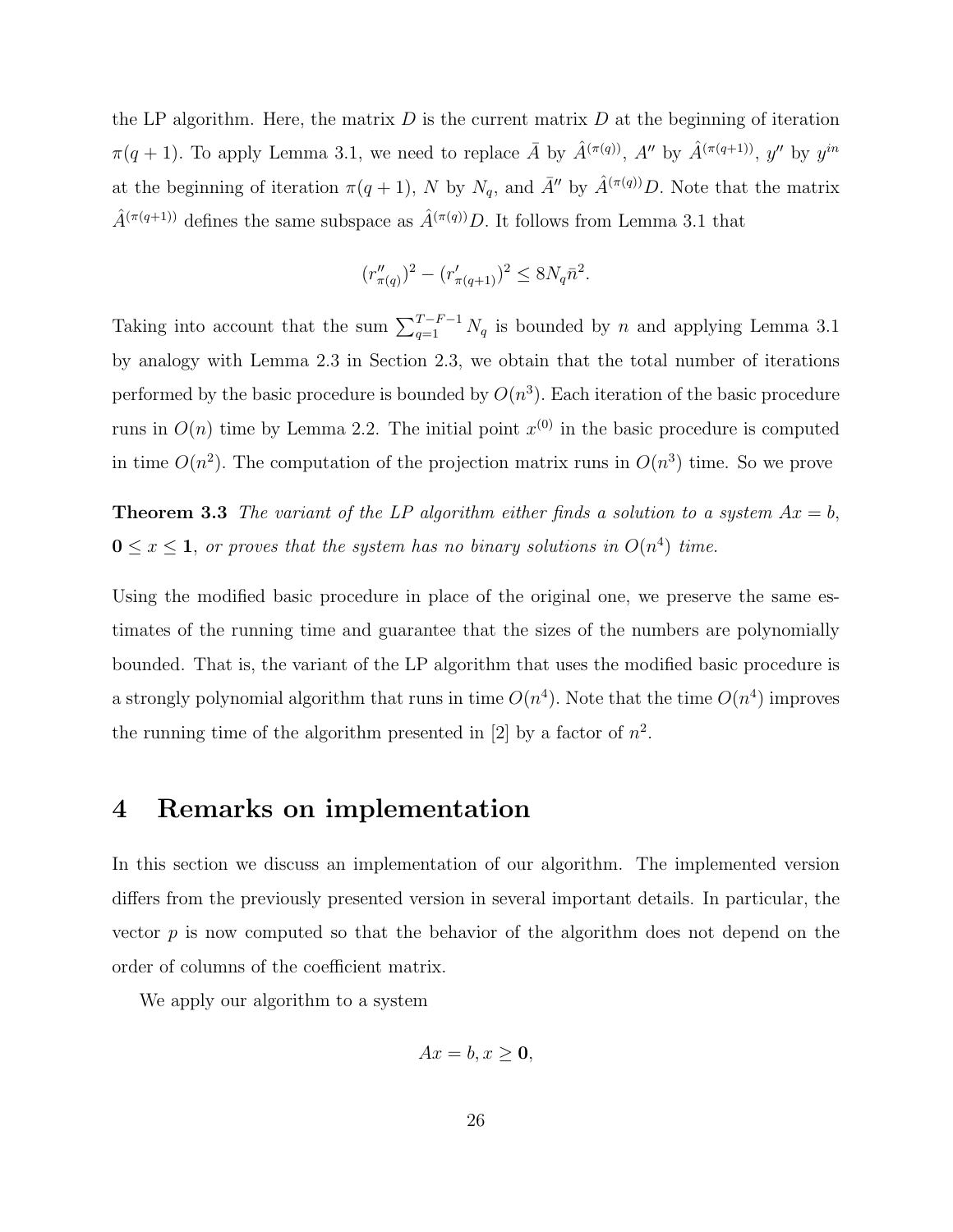where b is a nonzero column vector. By introducing a new variable  $\xi$  we represent the system as

$$
Ax - b\xi = 0,
$$
  

$$
x \ge 0,
$$
  

$$
\xi \ge 0.
$$

Any positive solution with  $\xi > 0$  can be translated back into a solution of the original system and vice versa. Further we denote the coefficient matrix  $(A - b)$  by  $\overline{A}$ .

## 4.1 Computational errors in projection matrices

The errors in the computation of projection matrices can be large if the square matrix needed to compute the projections is ill-conditioned. In this case a solution returned by the algorithm can be too far from the feasible set. A detailed investigation of related questions is out of the scope of this paper. We will only discuss the conditions that guarantee the correctness of the conclusions leading to (i).

Let the entries of a symmetric matrix P approximate the entries of  $P_{\bar{A}}$  with an absolute error  $\varepsilon > 0$ . Consider the matrix  $P^{\#} = P + \varepsilon \mathbf{1} \mathbf{1}^T$ . This matrix is symmetric and has the property that  $P^{\#} \geq P_{\bar{A}}$ . Let the projection matrix  $P_{\bar{A}}$  in the basic procedure be replaced by  $P^{\#}$ . Note that in place of finding  $x_i^{(s)} \leq 0$  we now should find a violated inequality of the system  $P^{\#}x > 0$ . The condition

$$
\max y^{(s)} \ge 2 \cdot [y^{(s)}P^\#]^{+} \mathbf{1}
$$

implies

$$
\max y^{(s)} \ge 2 \cdot [y^{(s)} P_{\bar{A}}]^{+} \mathbf{1},
$$

which in turn implies (i). Since the norms of the rows and columns of  $P^{\#}$  are bounded by  $1+2\varepsilon$ √  $\overline{n}$ , it is sufficient that  $\varepsilon$  is not greater than  $\sqrt{2}-1$  $\frac{\sqrt{2}-1}{2\sqrt{n}}$  to guarantee that the norm of the vector p in the course of the basic procedure does not exceed  $\sqrt{2}$ . This means that the squares of potentials will increase by at least  $\frac{1}{2}$  in each iteration.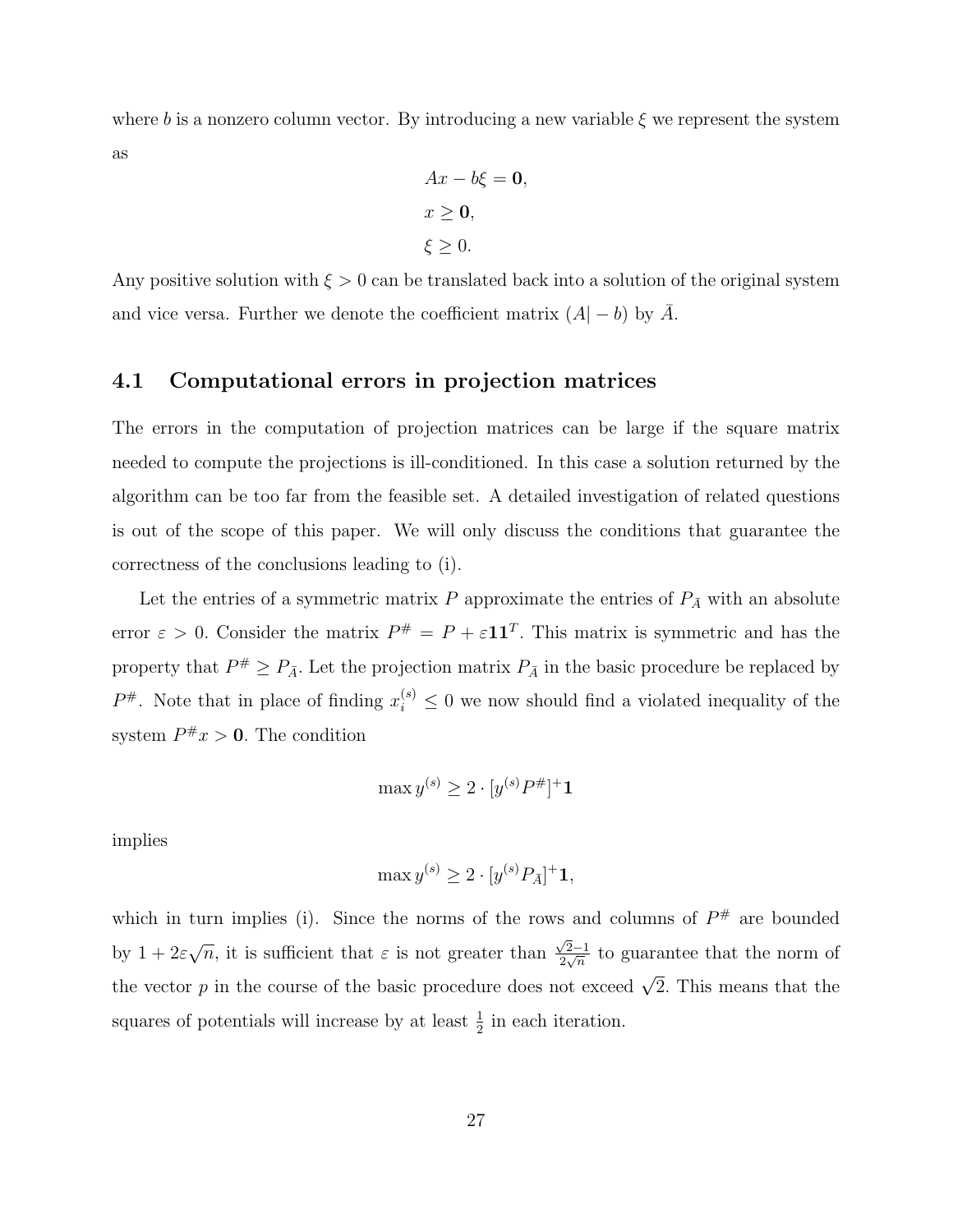# 4.2 Computational experiment

Our computational experiment is a preliminary test of the behavior of the basic procedure in the course of the LP algorithm of Section 2.3. We do not introduce any corrections related to the control over computational errors and the sizes of the numbers.

The projection matrices needed in the LP algorithm, except for the first iteration, are computed by the update formulas which follow from Sherman-Morrison-Woodbury formulas [4]. This update requires only  $O(n^2)$  arithmetic operations. Of course, the computation by the update formulas can lead to a fast accumulation of computational errors. However, the algorithm produces solutions of acceptable quality for the random set of instances in our experiment.

For the implementation we use MATLAB version R2011b running on a standard computer.

To ensure that the initial coefficient matrix is of full rank, we use an orthogonalization function of MATLAB that constructs an equivalent full-rank system of equations.

During the preparation of this paper, we have learned from Professor Cornelis Roos, of the Delft University of Technology, that it can be more profitable to select  $p$  in the basic procedure as the following convex combination of all those columns  $P_{\bar{A}}^{j}$  of  $P_{\bar{A}}$  which correspond to non-positive values of  $x^{(s)}$ :

$$
p = \frac{\sum_{j:x_j^{(s)} \le 0} P_{\bar{A}}^j}{|\{j|x_j^{(s)} \le 0\}|}
$$

 $(y^{(s+1)}$  is computed respectively). This replacement preserves all the estimates except for the running time of an iteration. In the implementation we use exactly this rule. Although the running time of an iteration is not linear with this rule, the performance of the basic procedure on our set of instances seems to be even better compared to the rules which select a single column (below we present only the results of the experiment with the new rule). It is important to note that with this rule the behavior of the algorithm is independent of the order of columns.

In our experiment we consider yes-instances that were generated using the standard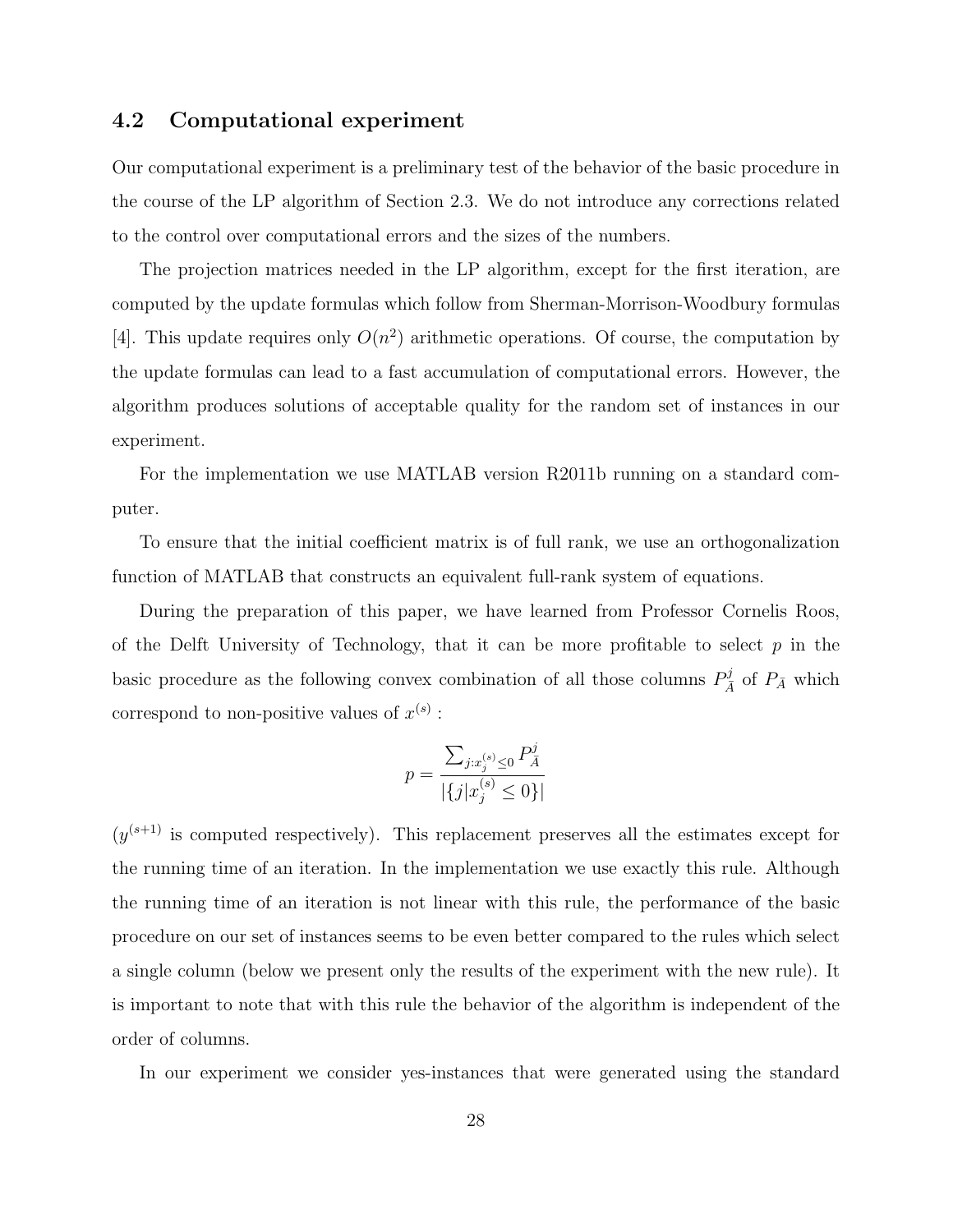random generator in MATLAB. The set consists of 110 instances divided in 11 subsets, each containing 10 instances. The subsets are grouped in five classes. In the first three classes the vectors b have the form  $b = A(1, 2, \ldots, n)^T$ ,  $b = A(1, 1/2, \ldots, 1/n)^T$ , and  $b = A(1, 1/2^2, \ldots, 1/n^2)^T$ , respectively. That is,  $(1, 2, \ldots, n)^T$ ,  $(1, 1/2, \ldots, 1/n)^T$ , and  $(1, 1/2^2, \ldots, 1/n^2)^T$  are positive feasible solutions for the corresponding instances. In the fourth class,  $b = Az$  where z is a 0-1 vector whose components are drawn from the uniform distribution on  $\{0, 1\}$ . Although the LP algorithm is actually designed to find positive solutions, it finds solutions of reasonable quality also in this case. In the fifth class,  $b = Az$  where  $z$  is a 0-1 vector whose first  $\vert$ √  $\overline{n}$  components are ones and the other components are zeros. The matrices consist of integers drawn from the uniform distribution on  $\{-100, \ldots, 100\}$ . The fourth class and each of the first two classes of instances consists of subsets of instances with 500, 1000, and 1500 variables. The third class, as well as the fifth class, consists of instances with 500 variables. The number of equations in each instance is the half of the number of variables, e.g.,  $m = 750$  for  $n = 1500$ . The number of instances in each subset is equal to 10.

The experimental results are summarized in Tables 1 and 2. Their columns correspond to the subsets of instances. In each table, the second line indicates the number of variables. The other numerical entries are approximations of the respective values obtained. In both the tables the third and the fourth lines represent the average and the maximum number of iterations, respectively, needed by the basic procedure in the course of the LP algorithm. The next two lines are the average and maximum numbers of iterations needed by the LP algorithm. The average time, in seconds, is the average time per instance required by the LP algorithm. The accuracy of the obtained solutions for each subset of instances is computed as the maximum absolute value of the components of the differences Ax<sup>∗</sup>−b over the respective solutions  $x^*$ . The respective approximate values are represented in the form of powers  $10^{-d}$ .

The standard LP solver of MATLAB is used in the default setting. (The coefficients in the objective function are set to 0.) For all classes of instances, the MATLAB demonstrates a stable performance with a single exception for the subset of instances of the first class with 1500 variables where MATLAB was not able to solve one instance (the respective entry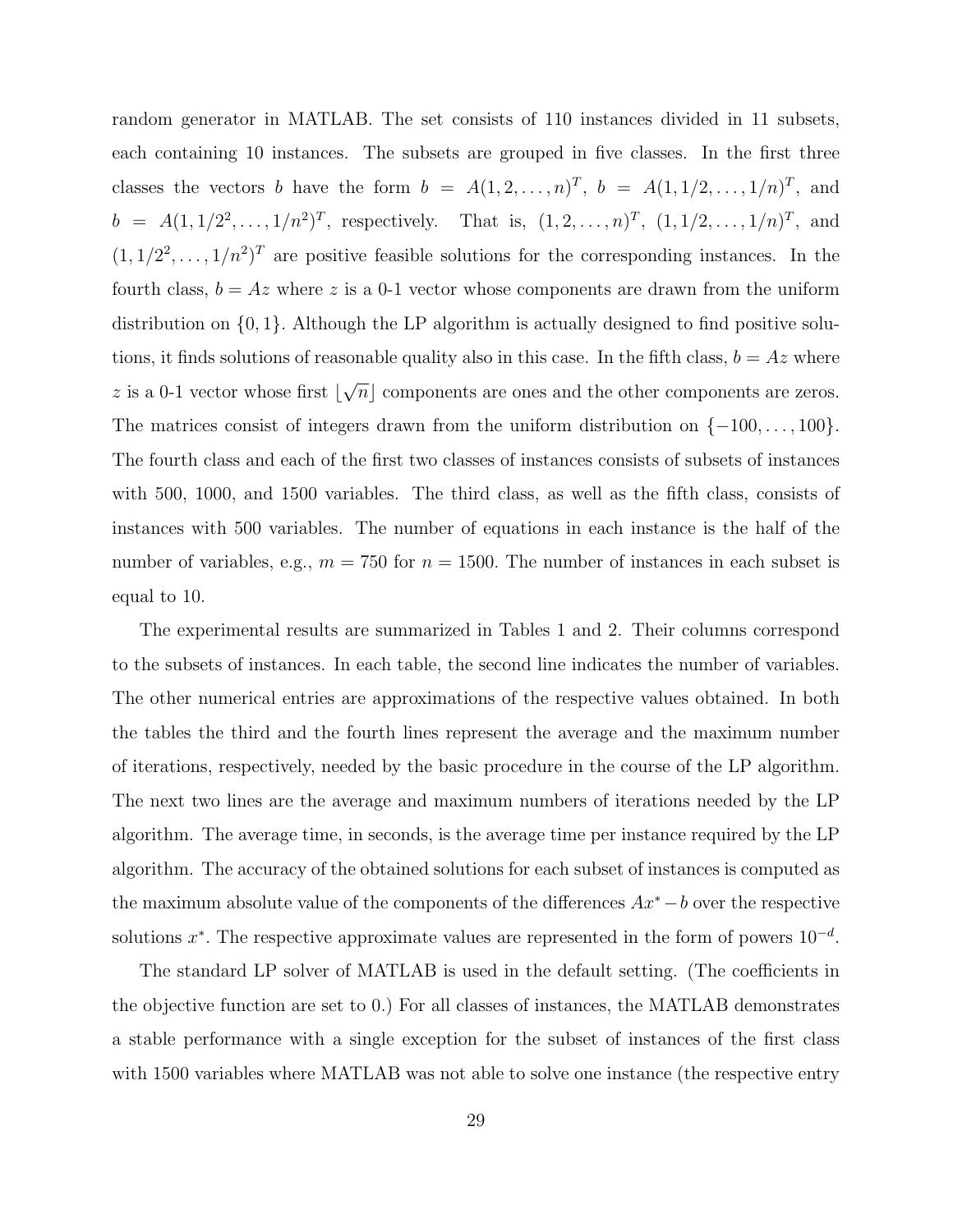|                  | $(1, 2, \ldots, n)$ |                |              | $(1, 1/2, \ldots, 1/n)$ |              |            | $(1/j^2)$ |
|------------------|---------------------|----------------|--------------|-------------------------|--------------|------------|-----------|
| $\eta$           | 500                 | 1000           | 1500         | 500                     | 1000         | 1500       | 500       |
| BP: Average      | 4.1                 | 4.4            | 4.4          | 140                     | 298          | 418        | 33.9      |
| BP: Max          | 6                   | $\overline{7}$ | 6            | 190                     | 472          | 783        | 9957      |
| LP: Average      | 1                   | 1              | $\mathbf{1}$ | 1                       | $\mathbf{1}$ | 1          | 293       |
| LP: Max          | 1                   | $\mathbf{1}$   | $\mathbf{1}$ | 1                       | $\mathbf{1}$ | 1          | 1027      |
| LP: Average time | 0.20                | 1.13           | 3.42         | 1.80                    | 23.60        | 97.10      | 219.30    |
| LP: Accuracy     | $10^{-6}$           | $10^{-5}$      | $10^{-4}$    | $10^{-10}$              | $10^{-10}$   | $10^{-10}$ | $10^{-8}$ |
| ML: Average time | 0.42                | 3.70           | 60.20(?)     | 0.42                    | 3.76         | 66.80      | 0.50      |
| ML: Accuracy     | $10^{-7}$           | $10^{-6}$      | $10^{-3}$    | $10^{-6}$               | $10^{-6}$    | $10^{-7}$  | $10^{-5}$ |

Table 1: The first three classes of instances.

|                  | Random 0-1 solution | $\sqrt{n}$ of ones |              |                |
|------------------|---------------------|--------------------|--------------|----------------|
| $\, n$           | 500                 | 1000               | 1500         | 500            |
| BP: Average      | 19.7                | 27.8               | 27.3         | 3840           |
| BP: Max          | 25                  | 36                 | 33           | 23700          |
| LP: Average      | 1                   | $\mathbf{1}$       | $\mathbf{1}$ | 1.1            |
| LP: Max          | 1                   | 1                  | 1            | $\overline{2}$ |
| LP: Average time | 0.32                | 2.01               | 6.50         | 54.50          |
| LP: Accuracy     | $10^{-10}$          | $10^{-9}$          | $10^{-9}$    | $10^{-8}$      |
| ML: Average time | 0.40                | 3.77               | 63.00        | 0.51           |
| ML: Accuracy     | $10^{-6}$           | $10^{-6}$          | $10^{-4}$    | $10^{-6}$      |
|                  |                     |                    |              |                |

Table 2: The fourth and fifth classes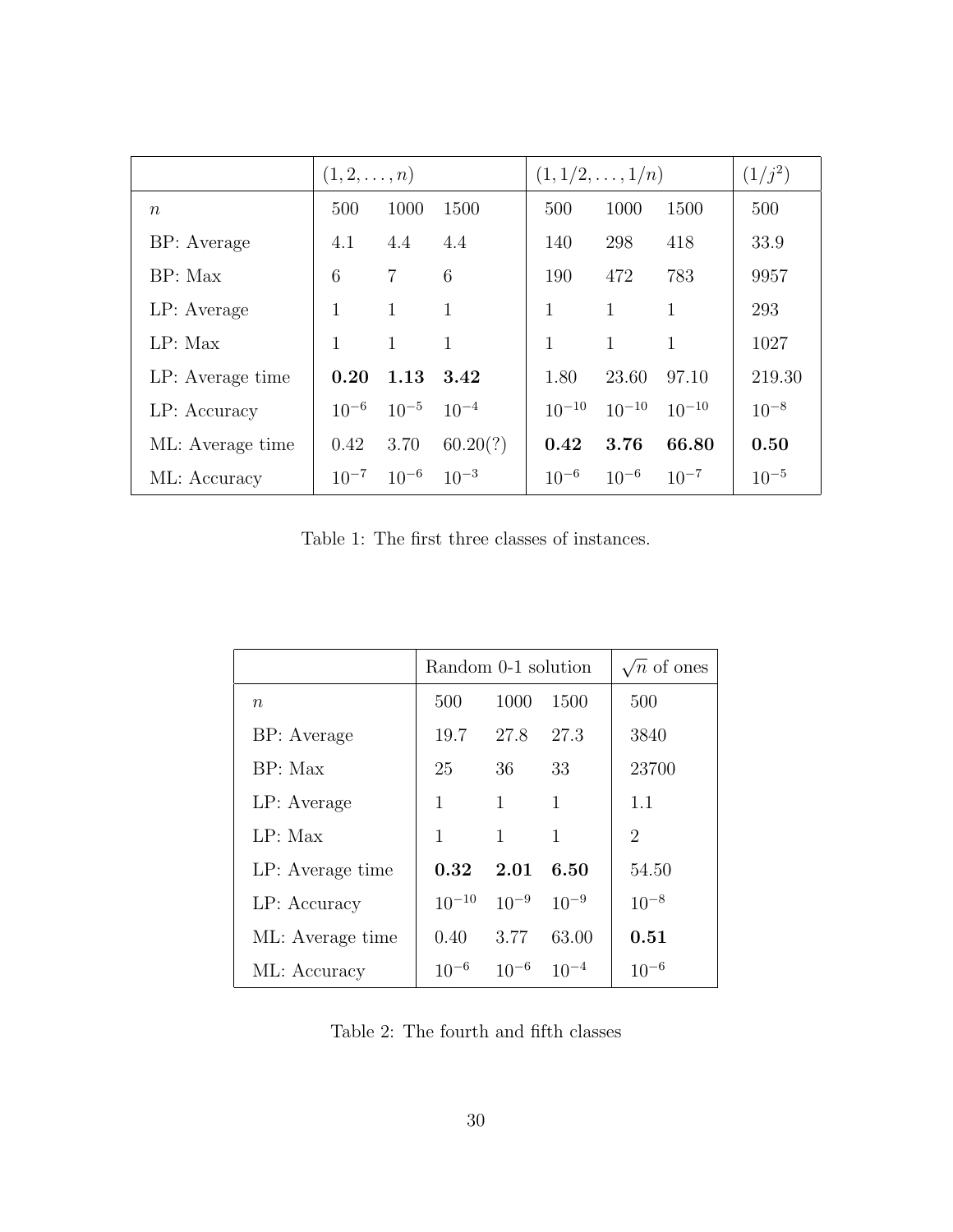is marked with '?' in the table). The behavior of the LP algorithm seems to be rather sensitive to the structure of solutions. A somewhat better behavior is observed for the first class (Table 1) and for the fourth class (Table 2). Each instance of the first, second, and fourth class was solved in one iteration of the LP algorithm. Some instances in the third and the fifth classes were extremely hard for the LP algorithm, while MATLAB did not experience any problems with these instances. The accuracy of the constructed solutions is however comparable with that achieved by the LP solver of MATLAB.

# Acknowledgments

I wish to thank two anonymous referees and Cornelis Roos (the Delft University of Technology) for their detailed comments and for suggesting several important improvements. This work is supported by the DFG (Deutsche Forschungsgemeinschaft) research grant CH 1133/1-1.

# References

- [1] Agmon, Sh. 1954. The relaxation method for linear inequalities. Canad. J. Math. 6, 382-392.
- [2] Chubanov, S. 2012. A strongly polynomial algorithm for linear systems having a binary solution. *Mathematical Programming* **134**: 533-570.
- [3] Edmonds, J. 1967. Systems of distinct representatives and linear algebra. J. Res. Nat. Bur. Standards 71 B, 241-245.
- [4] Hager W.W. 1989. Updating the inverse of a matrix. SIAM Review 31, 221-239.
- [5] Goffin, J.L. 1980. The relaxation method for solving systems of linear inequalities. Mathematics of Operations Research 5, 388-414.